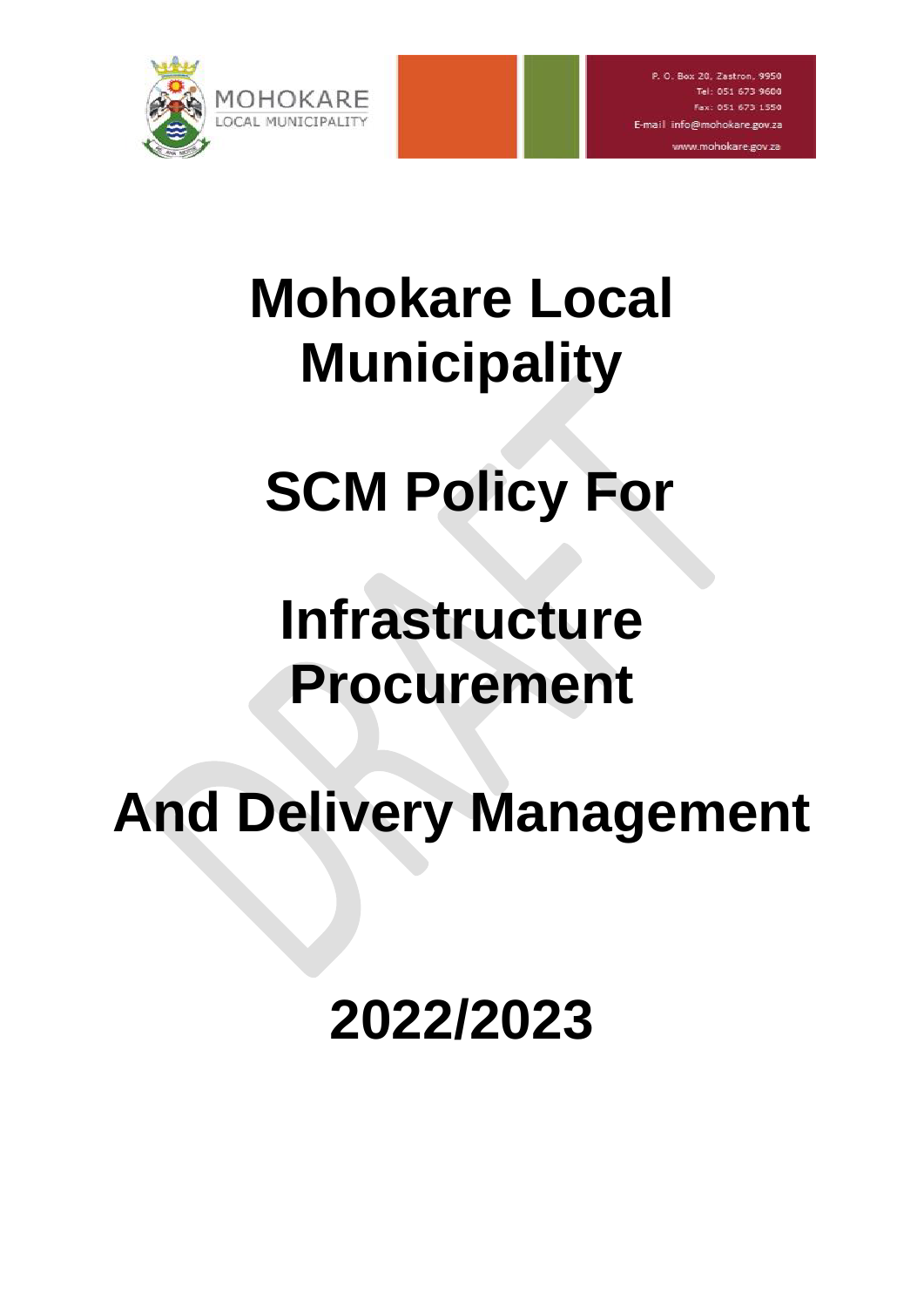

www.mohokare.gov.za

# **Mohokare Local Municipality SCM Policy for Infrastructure procurement and delivery management**

# **Contents**

| 1              | Scope                                                                                             |                           |
|----------------|---------------------------------------------------------------------------------------------------|---------------------------|
| $\overline{2}$ | Terms, definitions and abbreviations                                                              | 1                         |
|                | 2.1 Terms and definitions                                                                         | 1                         |
|                | 2.2 Abbreviations                                                                                 | $\overline{\mathbf{c}}$   |
| 3.             | General requirements                                                                              | $\overline{c}$            |
|                | 3.1 Delegations                                                                                   | $\overline{2}$            |
|                | 3.2 Implementation of the Standard for Infrastructure Procurement and Delivery Management         | $\ensuremath{\mathsf{3}}$ |
|                | 3.3 Supervision of the infrastructure delivery management unit                                    | 3                         |
|                | 3.4 Objections and complaints                                                                     | 3                         |
|                | 3.5 Resolution of disputes, objections, complaints and queries                                    | 3                         |
| 4              | Control framework for infrastructure delivery management                                          | 4                         |
|                | 4.1 Assignment of responsibilities for approving or accepting end of stage deliverables           | 4                         |
|                | 4.2 Additional gates                                                                              | 4                         |
|                | 4.3 Additional requirements                                                                       | 4                         |
|                | 4.4 Gateway reviews                                                                               | 4                         |
|                | 4.4.1 Gateway reviews for major capital projects above a threshold                                | $\mathbf 5$               |
| 5              | Control framework for infrastructure procurement                                                  | 5                         |
| 6              | Infrastructure delivery management requirements                                                   | 6                         |
|                | 6.1 Institutional arrangements                                                                    | 6                         |
|                | 6.1.1 Committee system for procurement                                                            | 6                         |
|                | 6.1.2 Actions of an authorized person relating to the award of a contract or an order             | 12                        |
|                | 6.1.3 Conduct of those engaged in infrastructure delivery                                         | 13                        |
|                | 6.1.4 Measures to prevent abuse of the infrastructure delivery system                             | 16                        |
|                | 6.1.5 Awards to persons in the service of the state                                               | 16                        |
|                | 6.1.6 Collusive tendering                                                                         | 17                        |
|                | 6.1.7 Placing of contractors under restrictions                                                   | 17                        |
|                | 6.1.8 Complaints                                                                                  | 18                        |
|                | 6.2 Acquisition management                                                                        | 18<br>18                  |
|                | 6.2.1 Unsolicited proposal<br>6.2.2 Tax and rates compliance                                      | 19                        |
|                | 6.2.3 Declarations of interest                                                                    | 19                        |
|                | 6.2.4 Invitations to submit expressions of interest or tender offers                              | 20                        |
|                | 6.2.5 Publication of submissions received and the award of contracts                              | 20                        |
|                | 6.2.6 Disposal committee                                                                          | 21                        |
|                | 6.3 Reporting of infrastructure delivery management information                                   | 21                        |
| 7              | Infrastructure procurement                                                                        | 21                        |
|                | 7.1 Usage of procurement procedures                                                               | 21                        |
|                | 7.2 Procurement documents                                                                         | 21                        |
|                | 7.3<br>Developmental procurement policy                                                           | 22                        |
|                | 7.4<br>Payment of contractors                                                                     | 22                        |
|                | 7.5 Approval to utilise specific procurement procedures                                           | 22                        |
|                | 7.6 Receipt and safeguarding of submissions                                                       | 22                        |
|                | 7.7<br>Opening of submissions                                                                     | 23                        |
|                | 7.8 Use of another organ of state's framework agreement                                           | 23                        |
|                | 7.9<br>Insurances                                                                                 | 23                        |
|                | 7.9.1 Contractors shall be required to take out all insurances required in terms of the contract, |                           |
|                | alternatively the insurance shall be principal or employer controlled.                            | 23                        |
|                | 7.10 Written reasons for actions taken                                                            | 24                        |
|                | Request for access to information<br>7.11                                                         | 25                        |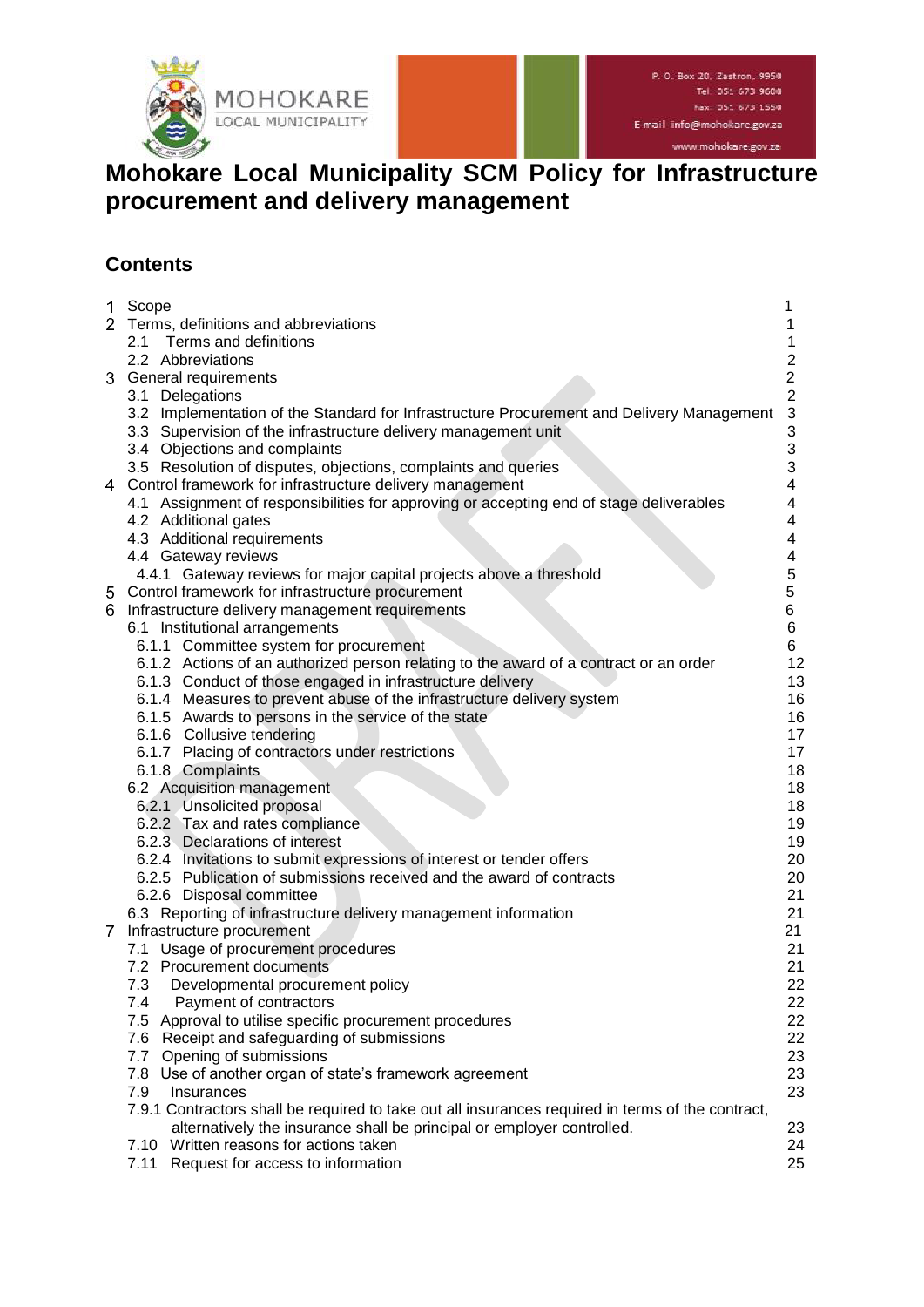#### <span id="page-2-0"></span>1 **Scope**

This policy establishes the Mohokare Local Municipalities' policy for infrastructure procurement and delivery management in accordance with the provisions of the regulatory frameworks for procurement and supply chain management. It includes the procurement of goods and services necessary for a new facility to be occupied and used as a functional entity but excludes:

- a) the storage of goods and equipment following their delivery to Mohokare Local Municipality which are stored and issued to contractors or to employees;
- b) the disposal or letting of land;
- c) the conclusion of any form of land availability agreement;
- d) the leasing or rental of moveable assets; and
- e) public private partnerships.

#### <span id="page-2-1"></span> $\overline{2}$ **Terms, definitions and abbreviations**

## <span id="page-2-2"></span>**2.1 Terms and definitions**

For the purposes of this document, the definitions and terms given in the standard and the following apply:

**agent:** person or organization that is not an employee of Mohokare Local Municipality that acts on the Mohokare Local Municipality's behalf in the application of this document

**authorised person:** the municipal manager or chief executive or the appropriately delegated authority to award, cancel, amend, extend or transfer a contract or order

**conflict of interest:** any situation in which:

- a) someone in a position of trust has competing professional or personal interests which make it difficult for him to fulfil his [duties](http://en.wikipedia.org/wiki/Duty) [impartially,](http://en.wikipedia.org/wiki/Impartiality)
- b) an individual or organization is in a position to exploit a professional or official capacity in some way for his personal or for corporate benefit, or
- c) incompatibility or contradictory interests exist between an employee and the organization which employs that employee

**contract manager:** person responsible for administering a package on behalf of the employer and performing duties relating to the overall management of such contract from the implementer's point of view

**family member**: a person's spouse, whether in a marriage or in a customary union according to indigenous law, domestic partner in a civil union, or child, parent, brother, sister, whether such a relationship results from birth, marriage or adoption

**framework agreement:** an agreement between an organ of state and one or more contractors, the purpose of which is to establish the terms governing orders to be awarded during a given period, in particular with regard to price and, where appropriate, the quantity envisaged

**gate:** a control point at the end of a process where a decision is required before proceeding to the next process or activity

**gateway review:** an independent review of the available information at a gate upon which a decision to proceed or not to the next process is based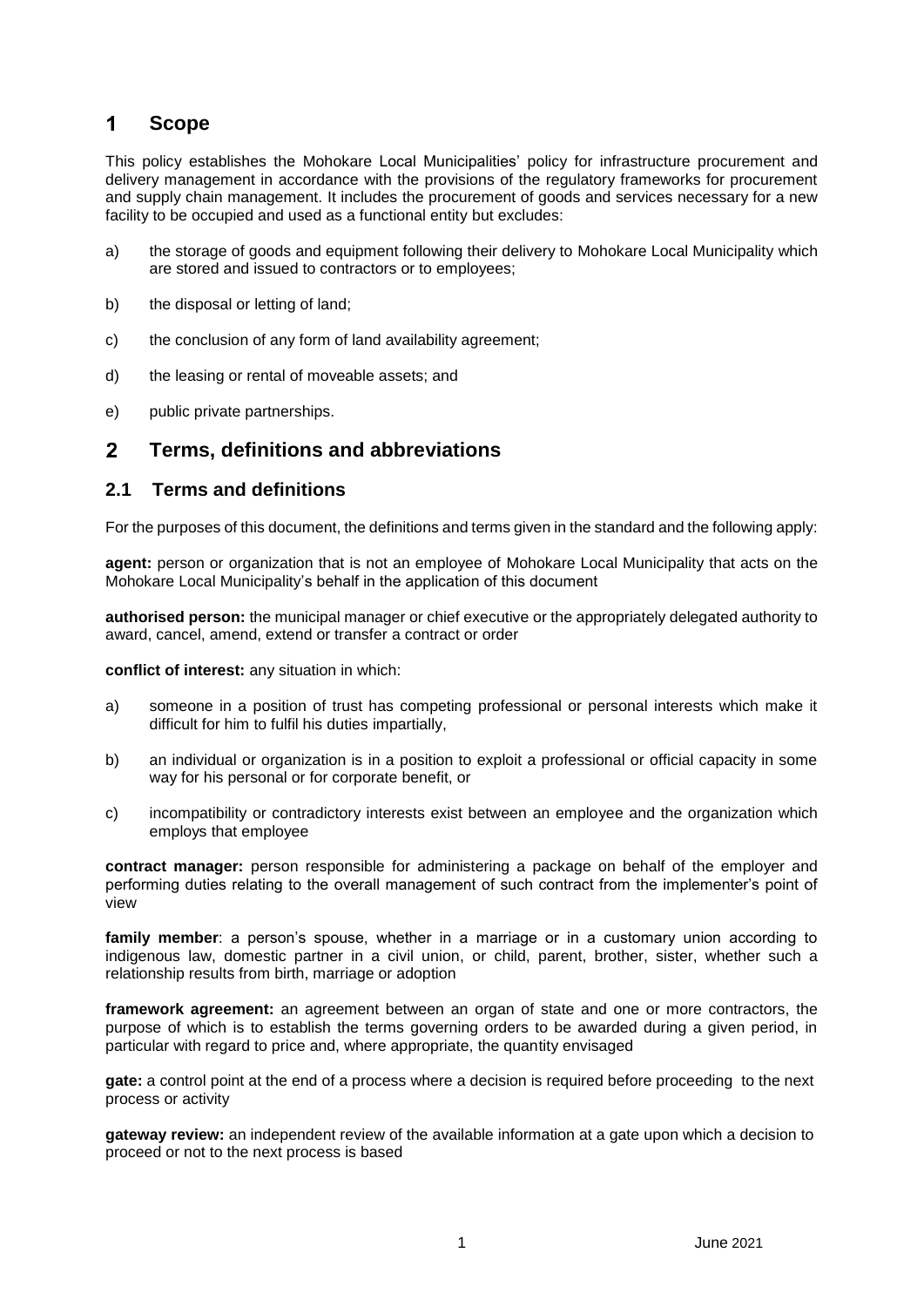**gratification:** an inducement to perform an improper act

**infrastructure delivery:** the combination of all planning, technical, administrative and managerial actions associated with the construction, supply, renovation, rehabilitation, alteration, maintenance, operation or disposal of infrastructure

**infrastructure procurement:** the procurement of goods or services including any combination thereof associated with the acquisition, renovation, rehabilitation, alteration, maintenance, operation or disposal of infrastructure

**maintenance:** the combination of all technical and associated administrative actions during an item's service life to retain it in a state in which it can satisfactorily perform its required function

**operation:** combination of all technical, administrative and managerial actions, other than maintenance actions, that results in the item being in use

**order:** an instruction to provide goods, services or any combination thereof under a framework agreement

**organ of state:** an organ of state as defined in section 239 of the Constitution of the Republic of South Africa

**procurement document:** documentation used to initiate or conclude (or both) a contract or the issuing of an order

**principal:** a natural person who is a partner in a partnership, a sole proprietor, a director a company established in terms of the Companies Act of 2008 (Act No. 71 of 2008) or a member of a close corporation registered in terms of the Close Corporation Act, 1984, (Act No. 69 of 1984)

**standard:** the latest edition of the Standard for Infrastructure Procurement and Delivery Management as published by National Treasury

**working day:** any day of a week on which is not a Sunday, Saturday or public holiday

## <span id="page-3-0"></span>**2.2 Abbreviations**

For the purposes of this document, the following abbreviations apply

CIDB: Construction Industry Development Board

SARS: South African Revenue Services

#### <span id="page-3-1"></span>3 **General requirements<sup>1</sup>**

## <span id="page-3-2"></span>**3.1 Delegations**

l

**3.1.1** The council of Mohokare Local Municipality hereby delegates all powers and duties to the Municipal Manager which are necessary to enable the Municipal Manager to:

- a) discharge the supply chain management responsibilities conferred on accounting officers in terms of Chapter 8 or 10 of the Local Government Municipal Finance Management Act of 2003 and this document;
- b) maximise administrative and operational efficiency in the implementation of this document;
- c) enforce reasonable cost-effective measures for the prevention of fraud, corruption, favouritism and unfair and irregular practices in the implementation of this document; and

 $1$  This clause is required to ensure that the standard is linked to the policy and aligned with the MFMA SCM Regulations.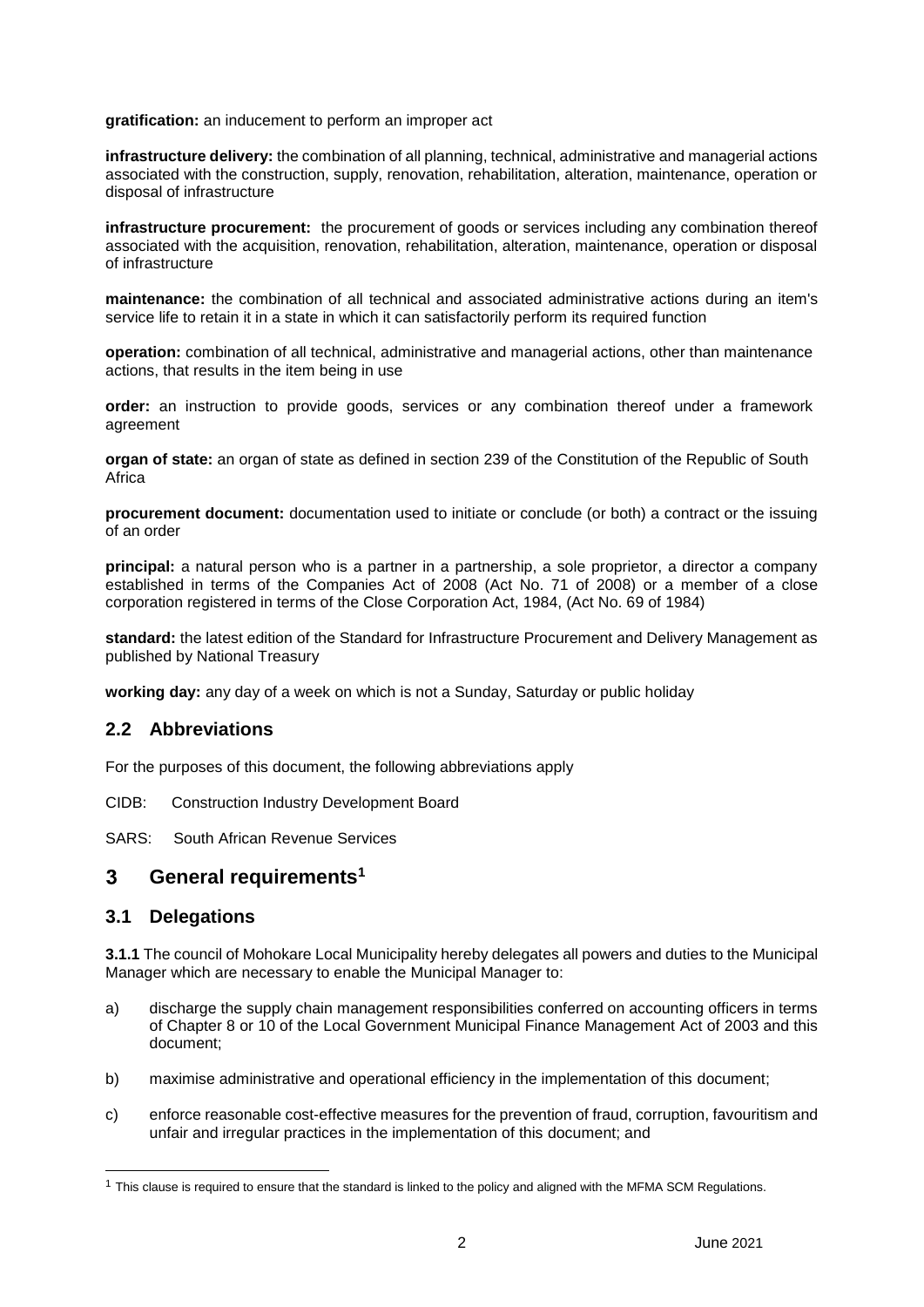d) comply with his or her responsibilities in terms of section 115 and other applicable provisions of the Local Government Municipal Finance Management Act of 2003 Act.

**3.1.2** No departure shall be made from the provisions of this policy without the approval of the Municipal Manager of Mohokare Local Municipality<sup>2</sup>

**3.1.3 The** Municipal Manager shall for oversight purposes:

- a) within 30 days of the end of each financial year, submit a report on the implementation of this the policy and the equivalent policy of any municipal entity under the sole or shared control of the Mohokare Local Municipality, to the council of the Mohokare Local Municipality <sup>3</sup> / within 20 days of the end of each financial year, submit a report on the implementation of this policy to the board of directors, who must then submit the report to the municipal manager of Mohokare Local Municipality for submission to the council;
- b) whenever there are serious and material problems in the implementation of this policy, immediately submit a report to the council who must then submit the report to the municipal manager of Municipal Manager for submission to the council;
- a) within 10 days of the end of each quarter, submit a report on the implementation of the policy to the mayor and
- b) make the reports public in accordance with section 21A of the Municipal Systems Act of 2000.

## <span id="page-4-0"></span>**3.2 Implementation of the Standard for Infrastructure Procurement and Delivery Management**

**3.2.1** Infrastructure procurement and delivery management shall be undertaken in accordance with the all applicable legislation and the relevant requirements of the latest edition if the National Treasury Standard for Infrastructure Procurement and Delivery Management. 4

## <span id="page-4-1"></span>**3.3 Supervision of the infrastructure delivery management unit<sup>5</sup>**

The Infrastructure Delivery Management Unit shall be directly supervised by the Chief Financial Officer.

## <span id="page-4-2"></span>**3.4 Objections and complaints<sup>6</sup>**

l

Persons aggrieved by decisions or actions taken in the implementation of this policy, may lodge within 14 days of the decision or action, a written objection or complaint against the decision or action.

## <span id="page-4-3"></span>**3.5 Resolution of disputes, objections, complaints and queries<sup>7</sup>**

**3.5.1** The municipal manager shall appoint an independent and impartial person, not directly involved in the infrastructure delivery management processes to assist in the resolution of disputes between the Mohokare Local Municipality and other persons regarding:

a) any decisions or actions taken in the implementation of the supply chain management system;

 $2$  SCM Regulation 36 of the MFMA permits deviations from, and ratification of minor breaches or procurement processes.

 $3$  Delete text after / in the case of a municipality and the text before the / in the case of a municipal entity.

<sup>4</sup> Any deviation to the provisions of this standard must be reported to National Treasury and the relevant treasury.

 $5$  SCM Regulation 7 which is issued in terms of the MFMA reguires each municipality to establish a supply chain management unit to implement its supply chain management policy, which where possible, should operate under the direct supervision of the chief financial officer or an official to whom this duty has been delegated in terms of Section 82 of the MFMA. There are benefits in establishing SCM units for general goods and services and infrastructure and to delegate the supervision to a person other than the chief financial officer.

<sup>6</sup> This clause aligns with SCM Regulation 49 issued in terms of the MFMA.

 $7$  This clause aligns with SCM Regulation 50 issued in terms of the MFMA.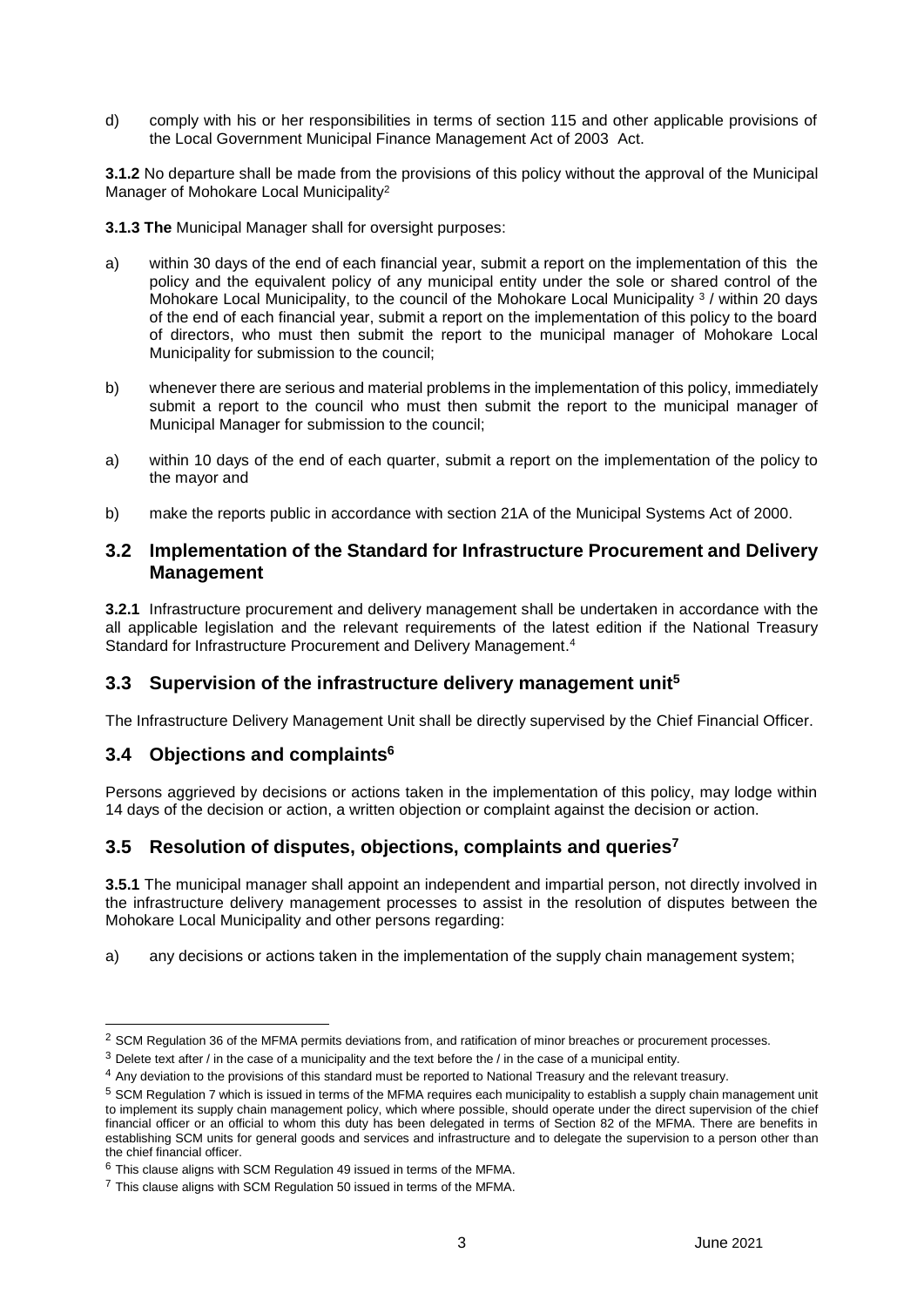- b) any matter arising from a contract awarded within the Mohokare Local Municipality's infrastructure delivery management system; or
- c) to deal with objections, complaints or queries regarding any such decisions or actions or any matters arising from such contract.

**3.5.2** The Director Infrastructure shall assist the person appointed in terms of 3.5.1 to perform his or her functions effectively.

**3.5.3** The person appointed in terms of 3.5.1 shall:

- a) strive to resolve promptly all disputes, objections, complaints or queries received; and
- b) submit monthly reports to the municipal manager on all disputes, objections, complaints or queries received, attended to or resolved.
- **3.5.4** A dispute, objection, complaint or query may be referred to the [name of applicable treasury] if:
- a) the dispute, objection, complaint or query is not resolved within 60 days; or
- b) no response is forthcoming within 60 days.

**3.5.5** If the Free State Provincial Treasury does not or cannot resolve the matter, the dispute, objection, complaint or query may be referred to the National Treasury for resolution.

#### <span id="page-5-0"></span>4 **Control framework for infrastructure delivery management<sup>8</sup>**

## <span id="page-5-1"></span>**4.1 Assignment of responsibilities for approving or accepting end of stage deliverables<sup>9</sup>**

The responsibilities for approving or accepting end of stage deliverables shall be as stated in Table 1.

## <span id="page-5-2"></span>**4.2 Additional gates<sup>10</sup>**

The following additional gates shall apply: No additional gates.

## <span id="page-5-3"></span>**4.3 Additional requirements<sup>11</sup>**

The following additional requirements apply: No additional requirements.

## <span id="page-5-4"></span>**4.4 Gateway reviews**

-

<sup>&</sup>lt;sup>8</sup> This clause is required to ensure compliance with the requirements of the standard.

<sup>9</sup> The terms "approve" and "accept" have the meanings "officially agree to" and "receive as [adequate,](http://www.oxforddictionaries.com/definition/english/adequate#adequate__2) [valid,](http://www.oxforddictionaries.com/definition/english/valid#valid__2) or suitable give an affirmative answer to a proposal", respectively. Approvals will typically take place at a senior management level whilst acceptances can be made at a lower level. Approvals and acceptances can be granted by individuals or committees.

Where a municipality or municipal entity implements a project on behalf of an organ of state, acceptance / approval of end of stage deliverables may have to be granted in consultation with such an organisation. Alternatively, it may be assigned to a party to an agency agreement developed in accordance with the provisions of clauses 5.2 of the standard. As a result, Table 1 may have to differentiate between own infrastructure and client institution's infrastructure. It may also have to differentiate between the value and type of projects.

 $10$  Clause 4.1.1.7 of the standard permits the inclusion of additional gates, if deemed necessary. This is an optional provision. The compiler of the policy should either delete this provision or describe the additional gates that are required, what their end of stage deliverable and any requirements associated with deliverables, who approves / accepts the deliverable etc.

<sup>&</sup>lt;sup>11</sup> State additional requirements for any of the stages, as necessary. Sub clause 4.1.1.4 permits a municipality or municipal entity to insist that pre-feasibility and feasibility reports be provided irrespective of the test contained in the standard for determining if such reports contained in the standard suggests otherwise.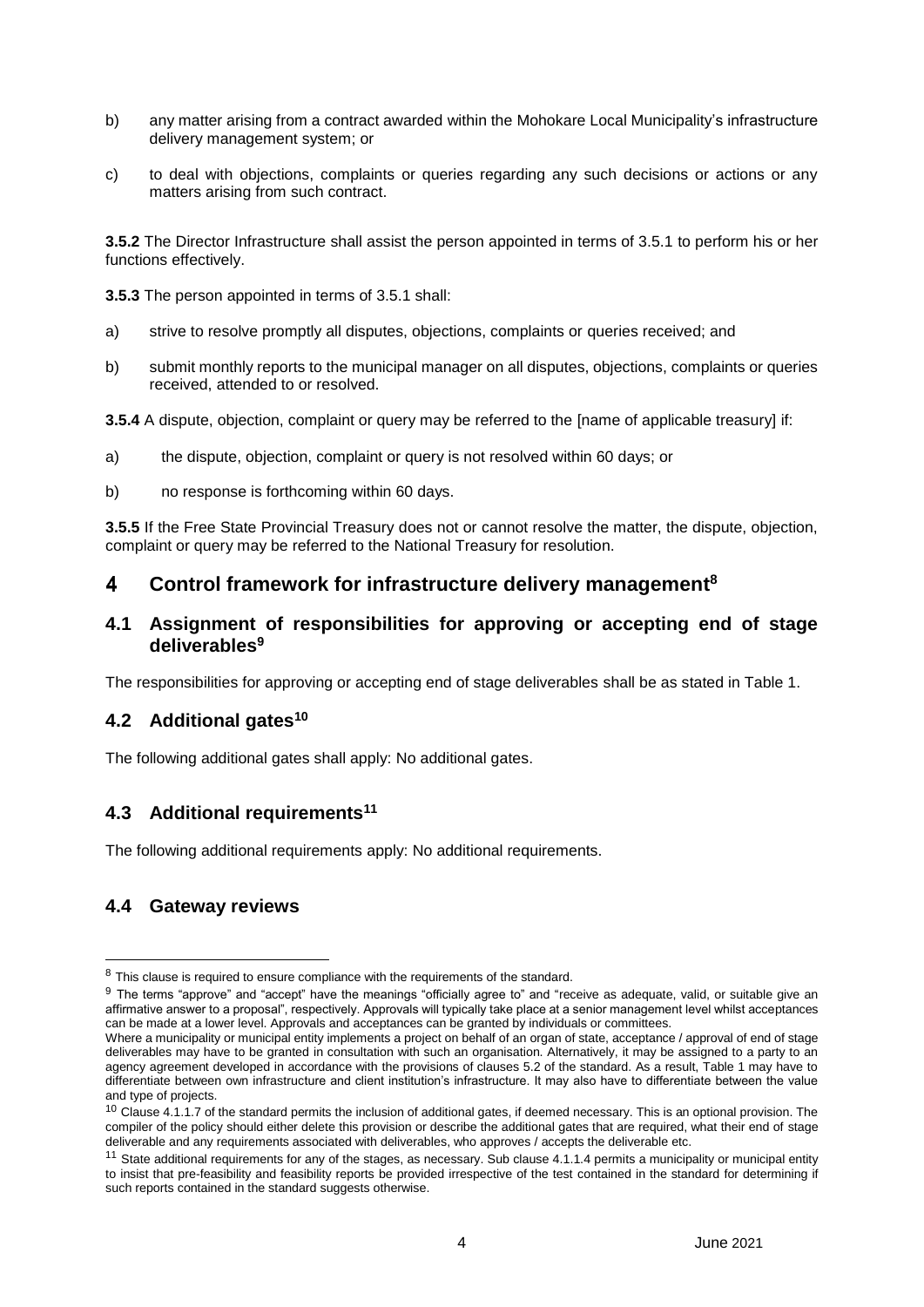## <span id="page-6-0"></span>**4.4.1 Gateway reviews for major capital projects above a threshold**

**4.4.1.1** Municipal Manager shall appoint a gateway review team in accordance with the provisions of clause 4.1.13.1.2 of the standard to undertake gateway reviews for major capital projects.

**4.4.1.2** The requirements for a gateway review in addition to those contained in section 4.1.13 of the standard are as follows:**<sup>12</sup>** No additional requirements.

| <b>Stage</b>   |                                                            |                                                                         | Person assigned the responsibility for approving or<br>accepting end of stage deliverables                                                                                                                                                                                                 |  |
|----------------|------------------------------------------------------------|-------------------------------------------------------------------------|--------------------------------------------------------------------------------------------------------------------------------------------------------------------------------------------------------------------------------------------------------------------------------------------|--|
| <b>No</b>      | Name                                                       |                                                                         |                                                                                                                                                                                                                                                                                            |  |
| $\mathsf 0$    | Project initiation                                         |                                                                         | Municipal Manager shall accepts the initiation report                                                                                                                                                                                                                                      |  |
| 1              | Infrastructure planning                                    |                                                                         | Director Infrastructure Management shall recommends and<br>Municipal Manager shall approve the infrastructure plan                                                                                                                                                                         |  |
| $\overline{c}$ | Strategic resourcing                                       |                                                                         | Director Infrastructure shall recommends and Municipal Manager<br>shall approve the delivery and / or procurement strategy                                                                                                                                                                 |  |
| 3              | Pre-feasibility                                            |                                                                         | Director Infrastructure shall accepts the pre-feasibility report                                                                                                                                                                                                                           |  |
|                | Preparation and briefing                                   |                                                                         | Director Infrastructure shall accepts the strategic brief                                                                                                                                                                                                                                  |  |
| 4              | Feasibility                                                |                                                                         | Municipal Manager shall accepts the feasibility report                                                                                                                                                                                                                                     |  |
|                | Concept and viability                                      |                                                                         | Municipal Manager shall accepts the concept report                                                                                                                                                                                                                                         |  |
| 5              | Design development                                         |                                                                         | Director Infrastructure shall accepts the design development<br>report                                                                                                                                                                                                                     |  |
| 6              | 6A<br>Design<br>documentation<br>Production<br>information |                                                                         | Municipal Manager shall accepts the parts of the<br>production<br>information which are identified when the design development<br>report is accepted as requiring acceptance                                                                                                               |  |
|                |                                                            | 6B<br>Manufacture.<br>fabrication<br>and<br>construction<br>information | The contract manager shall accepts the manufacture, fabrication<br>and construction information                                                                                                                                                                                            |  |
| $\overline{7}$ | Works                                                      |                                                                         | The contract manager certifies completion of the works or the<br>delivery of goods and associated services                                                                                                                                                                                 |  |
| 8              | Handover                                                   |                                                                         | The owner or end user accepts liability for the works<br>Records information/documents is accepted by the contract<br>manager, refer to table two in the standard.                                                                                                                         |  |
| 9              | Package completion                                         |                                                                         | The contract manager or supervising agent certifies the defects<br>certificate in accordance with the provisions of the contract<br>The contract manager certifies final completion in accordance with<br>the provisions of the contract<br>Municipal Manager accepts the close out report |  |

#### **Table 1: Responsibilities for approving or accepting end of stage deliverables in the control framework for the management of infrastructure delivery**

#### <span id="page-6-1"></span>**Control framework for infrastructure procurement<sup>13</sup>** 5

<sup>&</sup>lt;sup>12</sup> Delete or add in any additional requirements.

 $13$  This clause is required to ensure compliance with the requirements of the standard.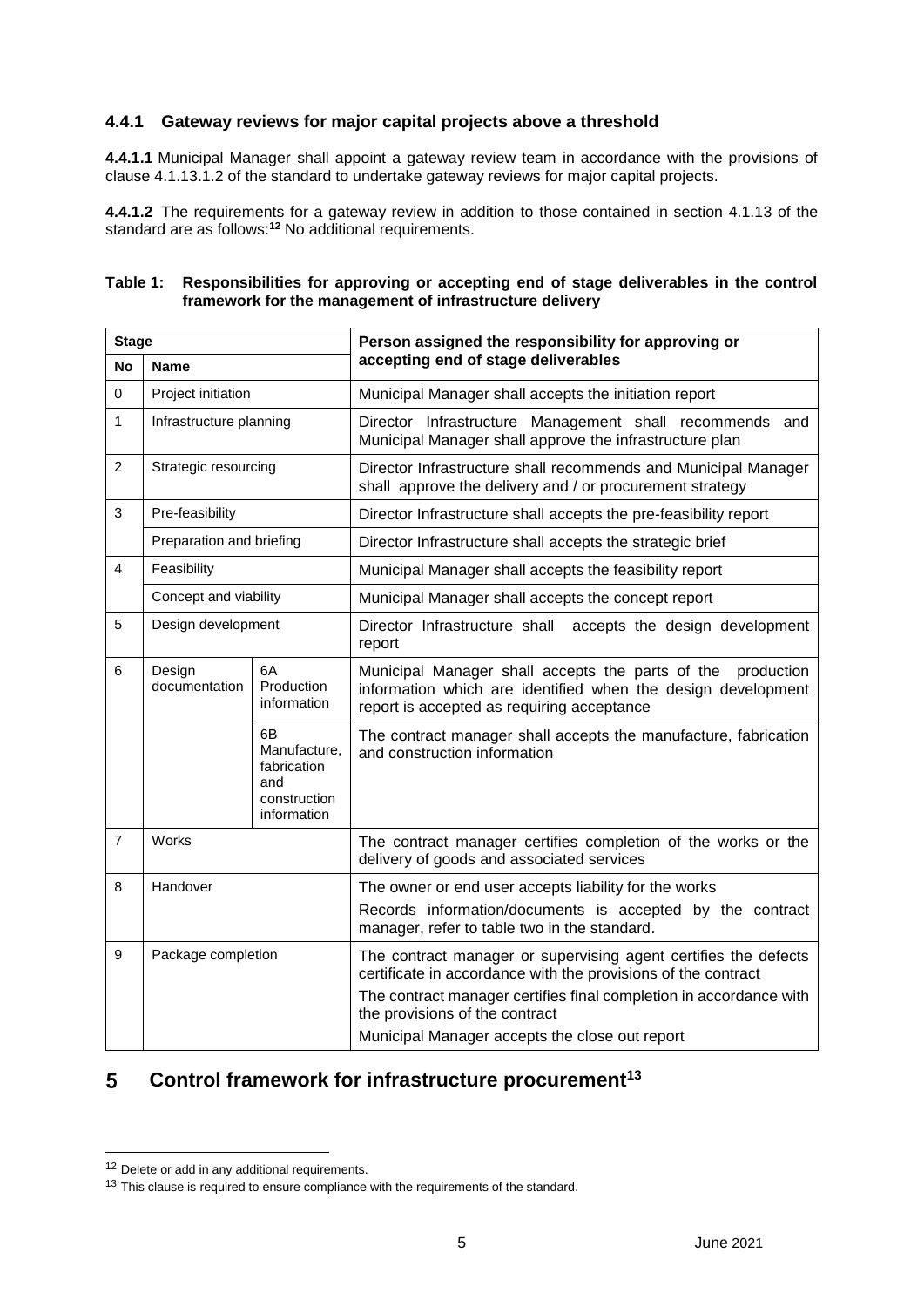**5.1** The responsibilities for taking the key actions associated with the formation and conclusion of contracts including framework agreements above the quotation threshold shall be as stated in Table 2.

**5.2** The responsibilities for taking the key actions associated with the quotation procedure and the negotiation procedure where the value of the contract is less than the threshold set for the quotation procedure shall be as follows: <sup>14</sup>

- a) Municipal manager shall grant approval for the issuing of the procurement documents, based on the contents of a documentation review report developed in accordance with the provisions of the standard;
- b) the authorised person may award the contract if satisfied with the recommendations contained in the evaluation report prepared in accordance with the provisions of the standard.

**5.3** The responsibilities for taking the key actions associated with the issuing of an order in terms of a framework agreement shall be as stated in Table 3.

#### <span id="page-7-0"></span>6 **Infrastructure delivery management requirements**

## <span id="page-7-1"></span>**6.1 Institutional arrangements**

### <span id="page-7-2"></span>**6.1.1 Committee system for procurement<sup>15</sup>**

#### **6.1.1.1 General**

l

**6.1.1.1.1** A committee system comprising the documentation committee, evaluation committee and tender committee shall be applied to all procurement procedures where the estimated value of the procurement exceeds the financial threshold for quotations and to the putting in place of framework agreements.

**6.1.1.1.2** The evaluation committee shall, where competition for the issuing of an order amongst framework contractors takes place and the value of the order exceeds the financial threshold for quotations, evaluate the quotations received.

**6.1.1.1.3** The persons appoint in writing as technical advisors and subject matter experts may attend any committee meeting.

**6.1.1.1.4** No person who is a political officer bearer, a public office bearer including any councilor of a municipality, a political advisor or a person appointed in terms of section 12A of the Public Service Act of 1994 or who has a conflict of interest shall be appointed to a procurement documentation, evaluation or tender committee.

**6.1.1.1.5** Committee decisions shall as far as possible be based on the consensus principle i.e. the general agreement characterized by the lack of sustained opposition to substantial issues. Committees shall record their decisions in writing. Such decisions shall be kept in a secured environment for a period of not less than five years after the completion or cancellation of the contract unless otherwise determined in terms of the National Archives and Record Services Act of 1996.

<sup>&</sup>lt;sup>14</sup> SCM Regulation 26 of the MFMA requires that a committee system be established for procurement above the threshold for quotations. It is not, however, a requirement for such a committee to deal with quotations.

<sup>&</sup>lt;sup>15</sup> SCM Regulation 26 of the MFMA requires that a committee system be established for procurement above the threshold for quotations. A municipality of a municipal entity may require that the tender committee (bid adjudication committee) also deal with quotations

The principle of segregation (an internal control designed to prevent error and fraud by ensuring that at least two individuals are responsible for the separate parts of any task) is dealt with the committee system in the standard as follows:

procurement gate 3: a technical evaluation of procurement documents and an approval of such documentation;

procurement gate 5: a technical evaluation of submissions and an authorization to proceed with the next phase of a procurement process; and

procurement gate 6: a tender evaluation and a recommendation to award a contract.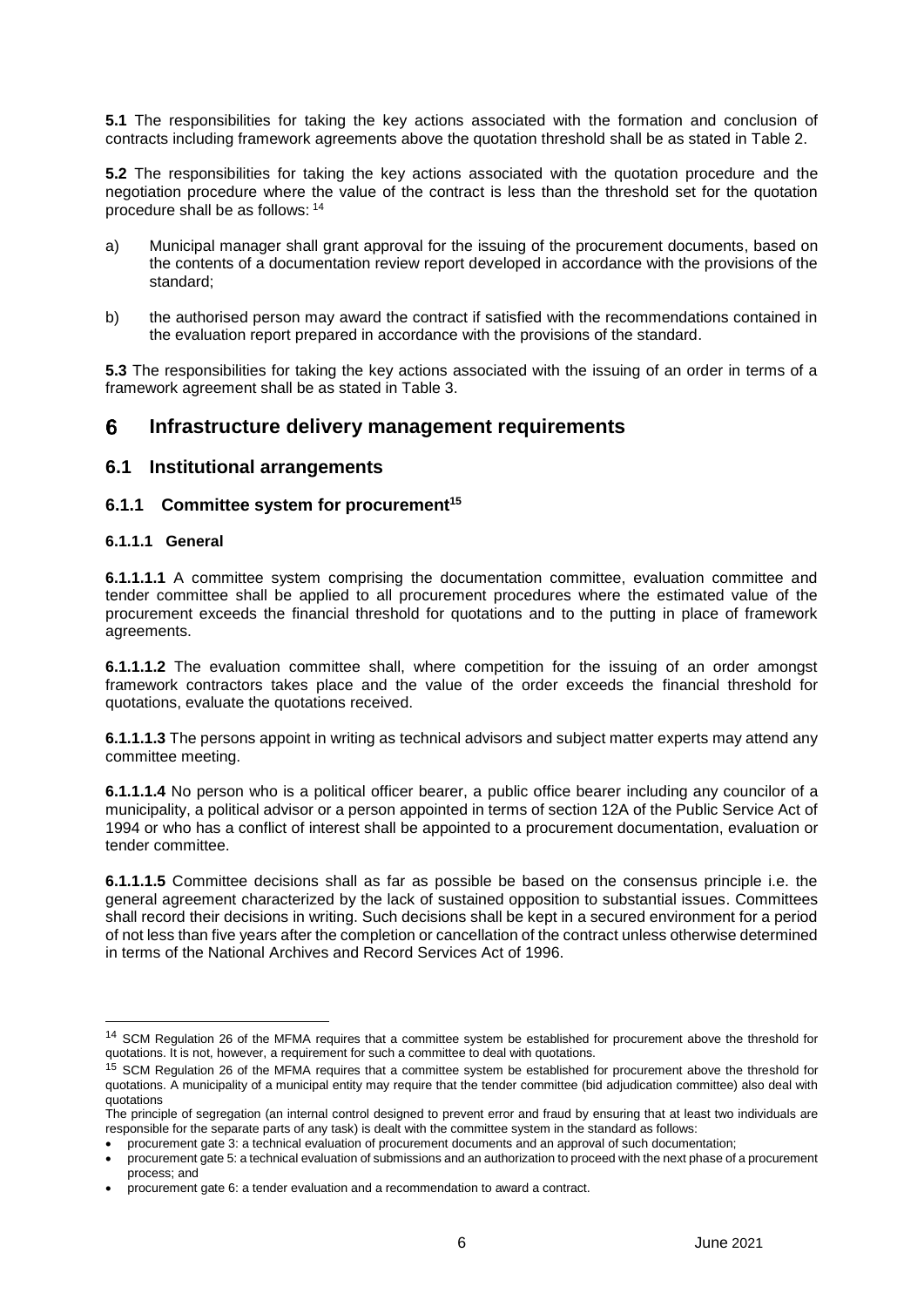**6.1.1.1.6** Committees may make decisions at meetings or, subject to the committee chairperson's approval, on the basis of responses to documents circulated to committee members provided that not less than sixty percent of the members are present or respond to the request for responses. Where the committee chairperson is absent from the meeting, the members of the committee who are present shall elect a chairperson from one of them to preside at the meeting.

### **6.1.1.2 Procurement documentation committee**

**6.1.1.2.1** The Municipal Manager shall appoint in writing on a procurement by procurement basis:

- a) the persons to review the procurement documents and to develop a procurement documentation review report in accordance with clause 4.2.2.1 of the standard; and
- b) the members of the procurement documentation committee.

**6.1.1.2.2** The procurement documentation committee shall comprise one or more persons. The chairperson shall be an employee of Mohokare Local Municipality with requisite skills. Other members shall, where relevant, include a representative of the end user or the department requiring infrastructure delivery.

**6.1.1.2.3** No member of, or technical adviser or subject matter expert who participates in the work of the any of the procurement committees or a family member or associate of such a member, may tender for any work associated with the tender which is considered by these committees.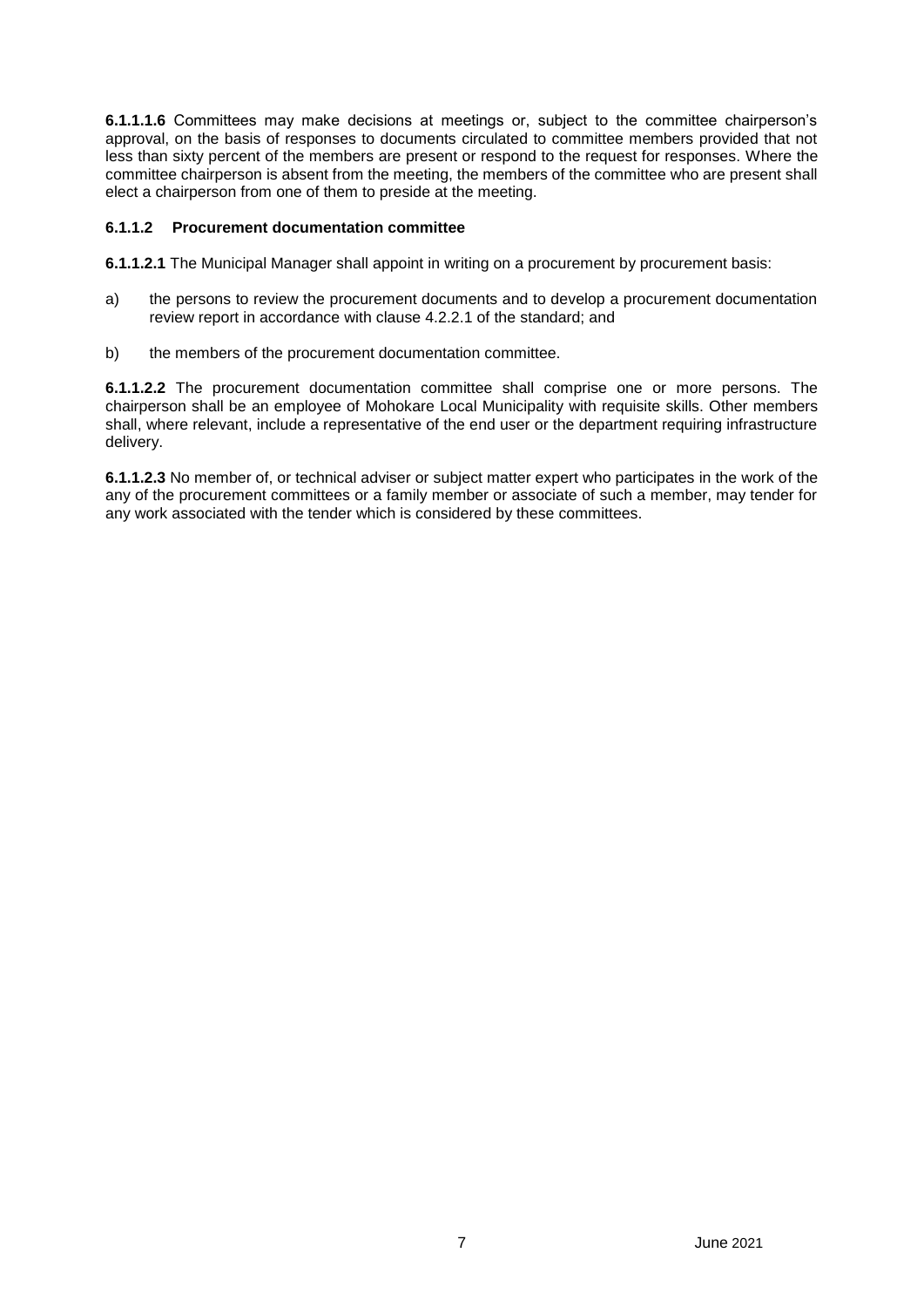| <b>Activity</b> |                                                                | <b>Sub-Activity</b> (see Table 3 of the standard)                   |                                                                                                                                                                               | <b>Key action</b>                                                                                                                                       | Person assigned responsibility to<br>perform key action |
|-----------------|----------------------------------------------------------------|---------------------------------------------------------------------|-------------------------------------------------------------------------------------------------------------------------------------------------------------------------------|---------------------------------------------------------------------------------------------------------------------------------------------------------|---------------------------------------------------------|
| $1^*$           | Establish what<br>is to be<br>procured                         | 1.3<br>PG <sub>1</sub>                                              | Obtain permission to start with the procurement<br>process                                                                                                                    | Make a decision to proceed / not to proceed<br>with the procurement based on the broad<br>scope of work and the financial estimates.                    | Director Infrastructure                                 |
| $2^*$           | 2.5<br>Decide on<br>PG <sub>2</sub><br>procurement<br>strategy |                                                                     | Obtain approval for procurement strategies that<br>are to be adopted including specific approvals to<br>approach a confined market or the use of the<br>negotiation procedure | Confirm selection of strategies so that tender<br>offers can be solicited                                                                               | Director Infrastructure                                 |
| 3               | Solicit tender<br>offers                                       | 3.2<br>Obtain approval for procurement documents<br>PG <sub>3</sub> |                                                                                                                                                                               | Grant approval for the issuing of the<br>procurement documents                                                                                          | Procurement documentation<br>committee                  |
|                 |                                                                | 3.3<br>PG4                                                          | Confirm that budgets are in place                                                                                                                                             | Confirm that finance is available for the<br>procurement to take place                                                                                  | <b>Chief Financial Officer</b>                          |
| $\overline{4}$  | Evaluate<br>tender offers                                      | 4.2<br>PG5                                                          | Obtain authorisation to proceed with next phase<br>of tender process in the qualified, proposal or<br>competitive negotiations procedure                                      | Review evaluation report, ratify<br>recommendations and authorise progression<br>to the next stage of the tender process                                | <b>Evaluation Committee</b>                             |
|                 |                                                                | 4.7<br>PG <sub>6</sub>                                              | Confirm recommendations contained in the<br>tender evaluation report                                                                                                          | Review recommendations of the evaluation<br>committee and refer back to evaluation<br>committee for reconsideration or make<br>recommendation for award | Tender committee or bid<br>adjudication committee       |
| 5               | Award contract                                                 | 5.3<br>PG7                                                          | Award contract                                                                                                                                                                | Formally accept the tender offer in writing and<br>issue the contractor with a signed copy of the<br>contract                                           | <b>Municipal Manager</b>                                |
|                 |                                                                | 5.5<br>GF <sub>1</sub>                                              | Upload data in financial management and<br>payment system                                                                                                                     | Verify data and upload contractor's particulars<br>and data associated with the contract or order                                                       | <b>Chief Financial Officer</b>                          |

**Table 2: Procurement activities and gates associated with the formation and conclusion of contracts above the quotation threshold**

\* Applies only to goods and services not addressed in a procurement strategy developed during stage 2 (strategic resourcing) of the control framework for infrastructure delivery management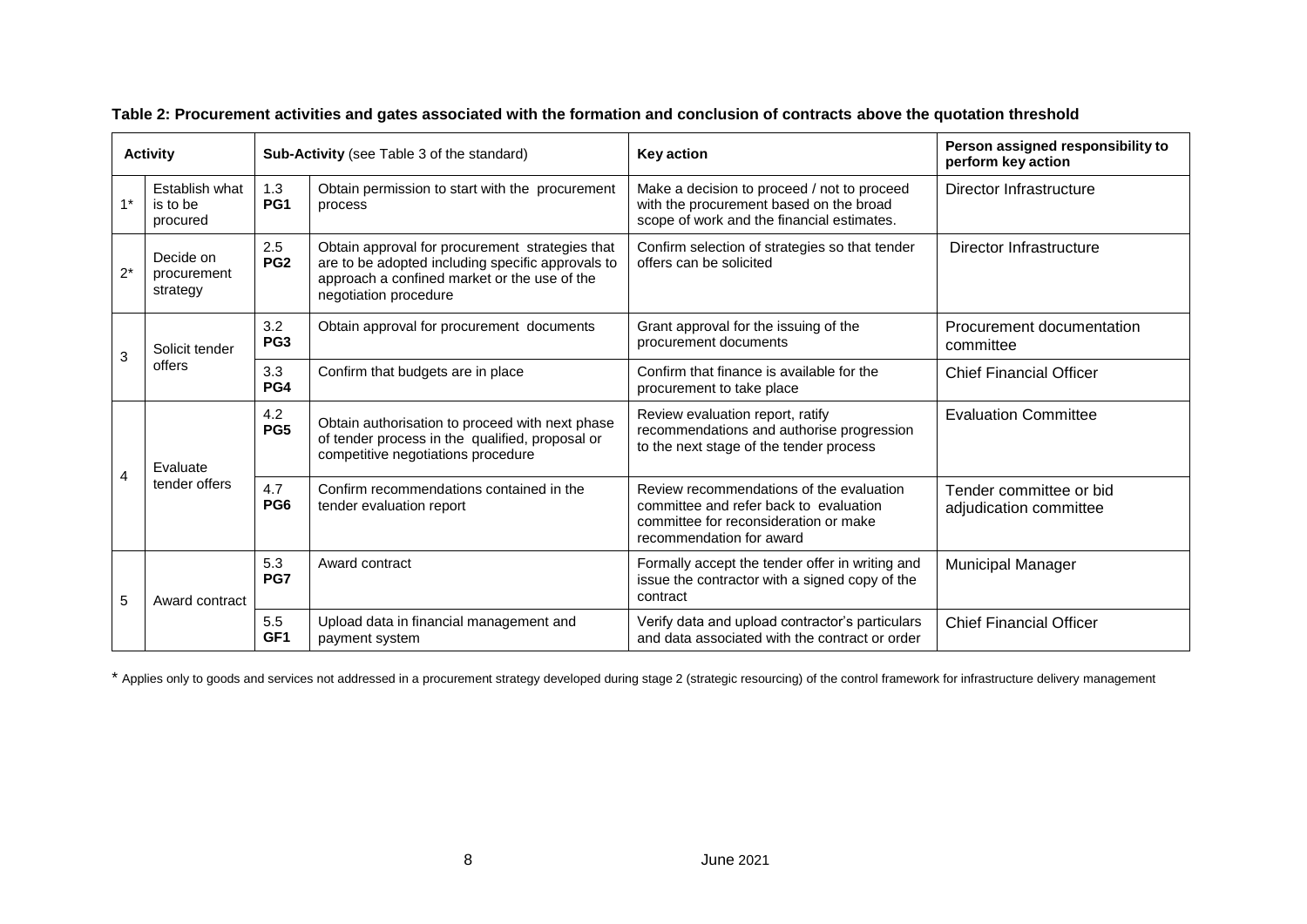|                 | Table 2 (concluded)                                                          |                     |                                                                                                                                                                                                                                                      |                                                                                                                                 |                                                         |
|-----------------|------------------------------------------------------------------------------|---------------------|------------------------------------------------------------------------------------------------------------------------------------------------------------------------------------------------------------------------------------------------------|---------------------------------------------------------------------------------------------------------------------------------|---------------------------------------------------------|
| <b>Activity</b> |                                                                              | <b>Sub-Activity</b> |                                                                                                                                                                                                                                                      | <b>Key action</b>                                                                                                               | Person assigned responsibility to<br>perform key action |
| 6               | Administer<br>contracts and<br>confirm<br>compliance<br>with<br>requirements | 6.4<br>PG8A         | Obtain approval to waive penalties or low<br>performance damages.                                                                                                                                                                                    | Approve waiver of penalties or low<br>performance damages                                                                       | <b>Municipal Manager</b>                                |
|                 |                                                                              | 6.5<br>PG8B         | Obtain approval to notify and refer a dispute to<br>an adjudicator                                                                                                                                                                                   | Grant permission for the referral of a<br>dispute to an adjudicator or for final<br>settlement to an arbitrator or court of law | <b>Municipal Manager</b>                                |
|                 |                                                                              | 6.6<br>PG8C         | Obtain approval to increase the total of prices,<br>excluding contingencies and price adjustment for<br>inflation, or the time for completion at the award<br>of a contract or the issuing of an order up to a<br>specified percentage <sup>16</sup> | Approve amount of time and cost<br>overruns up to the threshold                                                                 | <b>Municipal Manager</b>                                |
|                 |                                                                              | 6.7<br>PG8D         | Obtain approval to exceed the total of prices,<br>excluding contingencies and price adjustment for<br>inflation, or the time for completion at award of a<br>contract or the issuing of an order by more than<br>20% and 30%, respectively           | Approve amount of time and cost<br>overruns above a the threshold                                                               | Municipal Manager Recommends<br>and Council Approves    |
|                 |                                                                              | 6.8<br>PG8E         | Obtain approval to cancel or terminate a contract                                                                                                                                                                                                    | Approves cancellation or termination of<br>the contract.                                                                        | <b>Municipal Manager</b>                                |
|                 |                                                                              | 6.9<br>PG8F         | Obtain approval to amend a contract                                                                                                                                                                                                                  | Approve proposed amendment to contract                                                                                          | <b>Municipal Manager</b>                                |

-

 $\bullet$  > 10% - appropriately delegated authority

<sup>&</sup>lt;sup>16</sup> Stepped thresholds leading up to the 20% and 30% values given in PG8D may be necessary to manage cost and time overruns, respectively, the principle being that approval to exceed these percentages needs to be granted at a more senior level with each increase. For example, the increases for cost overruns could be as follows:

 $\bullet$   $\leq$  2,5 % - contract manager;

 $\bullet$  2,5 to 10% - project director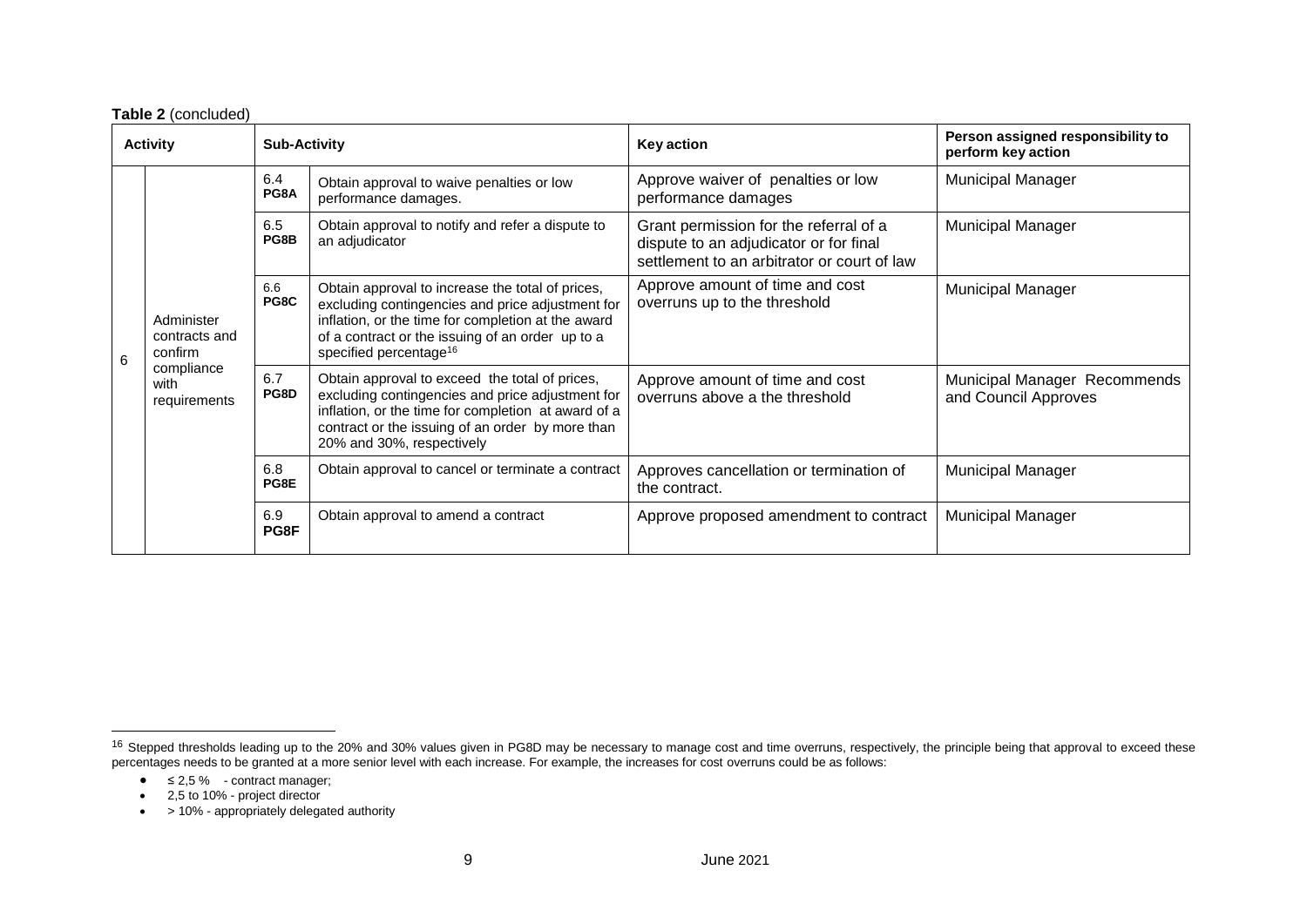**Table 3: Procurement activities and gates associated with the issuing of an order above the quotation threshold in terms of a framework agreement**

| <b>Activity</b> |                                                                                                                                                        | <b>Key action</b>                                                                                                                                                                  | Person assigned responsibility to<br>perform key action |
|-----------------|--------------------------------------------------------------------------------------------------------------------------------------------------------|------------------------------------------------------------------------------------------------------------------------------------------------------------------------------------|---------------------------------------------------------|
| FG1             | Confirm justifiable reasons for selecting a framework<br>contactor where there is more than one framework<br>agreement covering the same scope of work | Confirm reasons submitted for not requiring competition<br>amongst framework contractors or instruct that quotations be<br>invited                                                 | <b>Municipal Manager</b>                                |
| 3 FG2           | Obtain approval for procurement documents                                                                                                              | Grant approval for the issuing of the procurement documents                                                                                                                        | Director Infrastructure                                 |
| 4 FG3           | Confirm that budgets are in place                                                                                                                      | Confirm that finance is available so that the order may be<br>issued                                                                                                               | <b>Budget Manager</b>                                   |
| 6 FG4           | Authorise the issuing of the order                                                                                                                     | If applicable, review evaluation report and confirm or reject<br>recommendations. Formally accept the offer in writing and<br>issue the contractor with a signed copy of the order | <b>Municipal Manager</b>                                |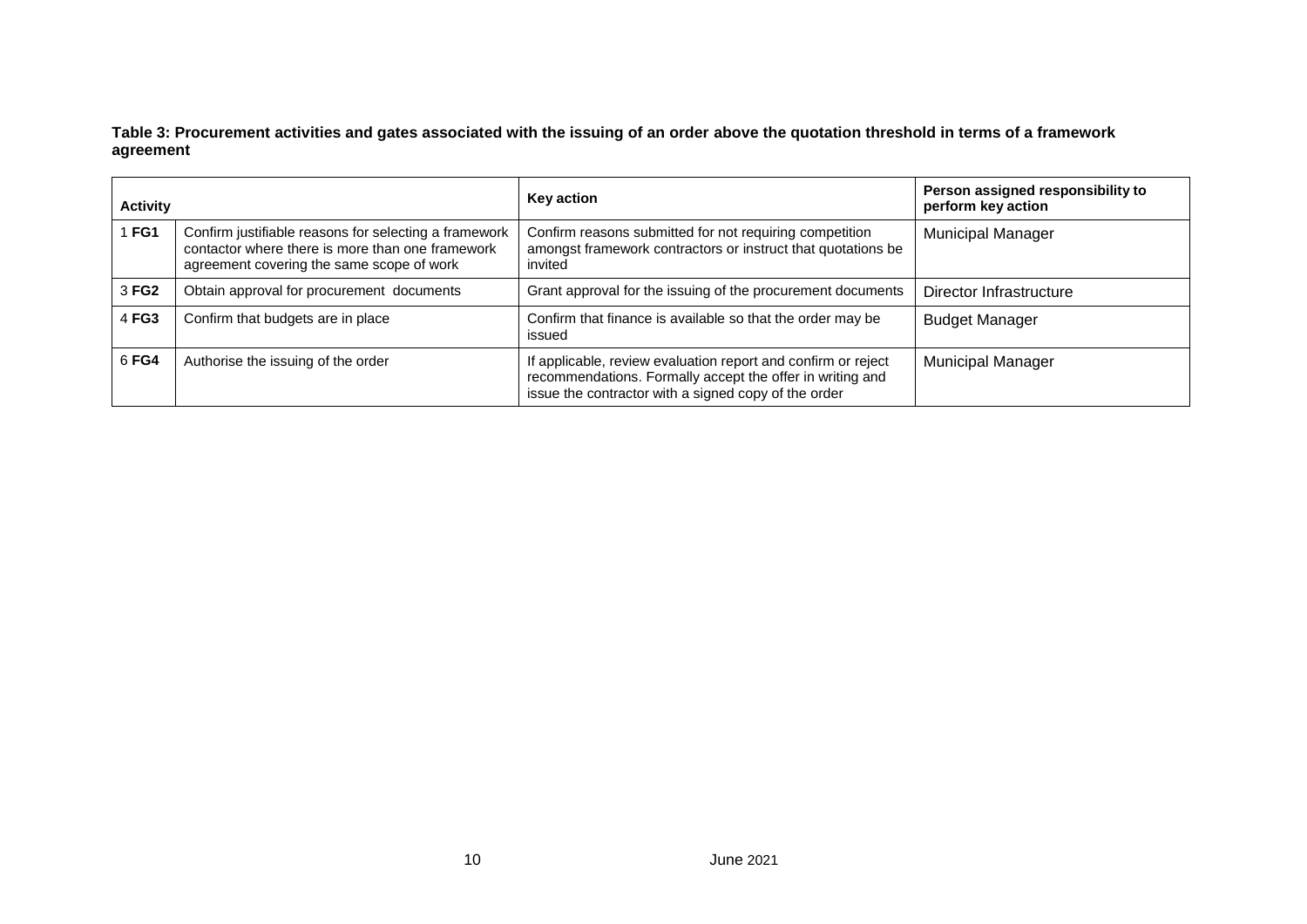### **6.1.1.3 Evaluation committee**

**6.1.1.3.1** The municipal manager shall appoint on a procurement by procurement basis in writing:

- a) the persons to prepare the evaluation and, where applicable, the quality evaluations, in accordance with clauses 4.2.3.2 and 4.2.3.4 of the standard, respectively; and
- b) the members of the evaluation committee.

**6.1.1.3.2** The evaluation committee shall comprise not less than three people. The chairperson shall be an employee of Mohokare Local Municipality with requisite skills. Other members shall include a supply chain management practitioner<sup>17</sup> and, where relevant, include an official from the department requiring infrastructure delivery.

**6.1.1.3.3** The evaluation committee shall review the evaluation reports prepared in accordance with sub clause 4.2.3 of the standard and as a minimum verify the following in respect of the recommended tenderer:

- a) the capability and capacity of a tenderer to perform the contract;
- b) the tenderer's tax and municipal rates and taxes compliance status;
- c) confirm that the tenderer's municipal rates and taxes and municipal service charges are not in arrears;
- d) the Compulsory Declaration has been completed; and
- e) the tenderer is not listed in the National Treasury's Register for Tender Defaulters or the List of Restricted Suppliers.

**6.1.1.3.4** No tender submitted by a member of, or technical adviser or subject matter expert who participates in the work of the procurement documentation committee or a family member or associate of such a member, may be considered by the evaluation committee.

**6.1.1.3.5** The chairperson of the evaluation committee shall promptly notify the municipal manager of any respondent or tenderer who is disqualified for having engaged in fraudulent or corrupt practices during the tender process.

### **6.1.1.4 Tender committee<sup>18</sup>**

**6.1.1.4.1** The tender committee shall comprise the following persons or their mandated delegate:<sup>19</sup>

- a) *[title of post]* who shall be the chairperson:
- **b)** *[title of post]*
- **c)** *[title of post]*

l

### **d)** *etc. (The same Bid Adjudication Committee may be used for this purpose)*

**6.1.1.4.2** No member of the evaluation committee may serve on the tender committee. A member of an evaluation committee may, however, participate in the deliberations of a tender committee as a technical advisor or a subject matter expert.

<sup>&</sup>lt;sup>17</sup> A supply chain management practitioner in the context of infrastructure delivery includes a built environment professional

<sup>&</sup>lt;sup>18</sup> Where no separate tender committee is established, this section should simply refer to the bid adjudication committee which is set up to deal with tenders with both the supply chain for general goods and services and for infrastructure

<sup>&</sup>lt;sup>19</sup> The chairperson needs to be an employee of the municipality or the municipal entity with requisite skills. Other members should be employees of the municipality or the municipal entity and include at least four senior managers including the chief financial officer, a supply chain management practitioner and a technical expert in the relevant field, if such municipality or municipal entity has such an expert.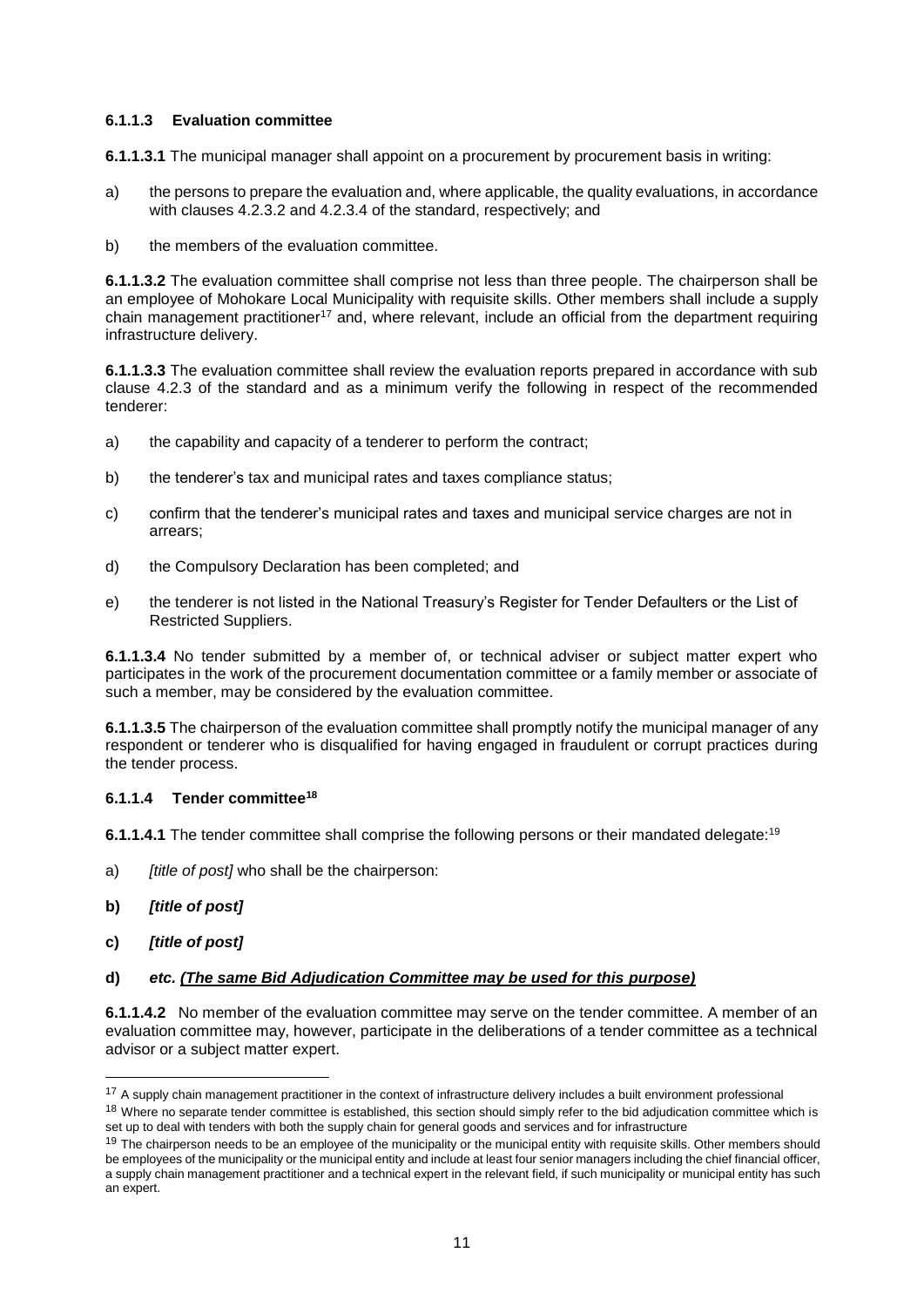**6.1.1.4.3** The tender committee shall:

- a) consider the report and recommendations of the evaluation committee and:
	- 1) verify that the procurement process which was followed complies with the provisions of this document;
	- 2) confirm that the report is complete and addresses all considerations necessary to make a recommendation;
	- 3) confirm the validity and reasonableness of reasons provided for the elimination of tenderers; and
	- 4) consider commercial risks and identify any risks that have been overlooked or fall outside of the scope of the report which warrant investigation prior to taking a final decision; and
- b) refer the report back to the evaluation committee for their reconsideration or make a recommendation to the authorized person on the award of a tender, with or without conditions, together with reasons for such recommendation.

**6.1.1.4.4** The tender committee shall consider proposals regarding the cancellation, amendment, extension or transfer of contracts that have been awarded and make a recommendation to the authorized person on the course of action which should be taken.

**6.1.1.4.5** The tender committee shall consider the merits of an unsolicited offer and make a recommendation to the municipal manager.

**6.1.1.4.6** The tender committee shall report to the Municipal Manager any recommendation made to award a contract to a tenderer other than the tenderer recommended by the evaluation committee, giving reasons for making such a recommendation.

**6.1.1.4.7** The tender committee shall not make a recommendation for an award of a contract or order if the recommended tenderer or framework contractor has:

- a) made a misrepresentation or submitted false documents in competing for the contract or order; or
- b) been convicted of a corrupt or fraudulent act in competing for any contract during the past five years.

**6.1.1.4.8** The tender committee may on justifiable grounds and after following due process, disregard the submission of any tenderer if that tenderer or any of its directors, members or trustees or partners has abused the delivery management system or has committed fraud, corruption or any other improper conduct in relation to such system. The National Treasury and the Free State Provincial Treasury shall be informed where such tenderers are disregarded.

### <span id="page-13-0"></span>**6.1.2 Actions of an authorized person relating to the award of a contract or an order**

## **6.1.2.1 Award of a contract**

**6.1.2.1** The authorised person shall, if the value of the contract inclusive of VAT, is within his or her delegation, consider the report(s) and recommendations of the tender committee, or in the case of the awards for contracts below the quotation threshold, the recommendation of the Municipal Manager, and either:

- a) award the contract after confirming that the report is complete and addresses all considerations necessary to make a recommendation and budgetary provisions are in place; or
- b) decide not to proceed or to start afresh with the process.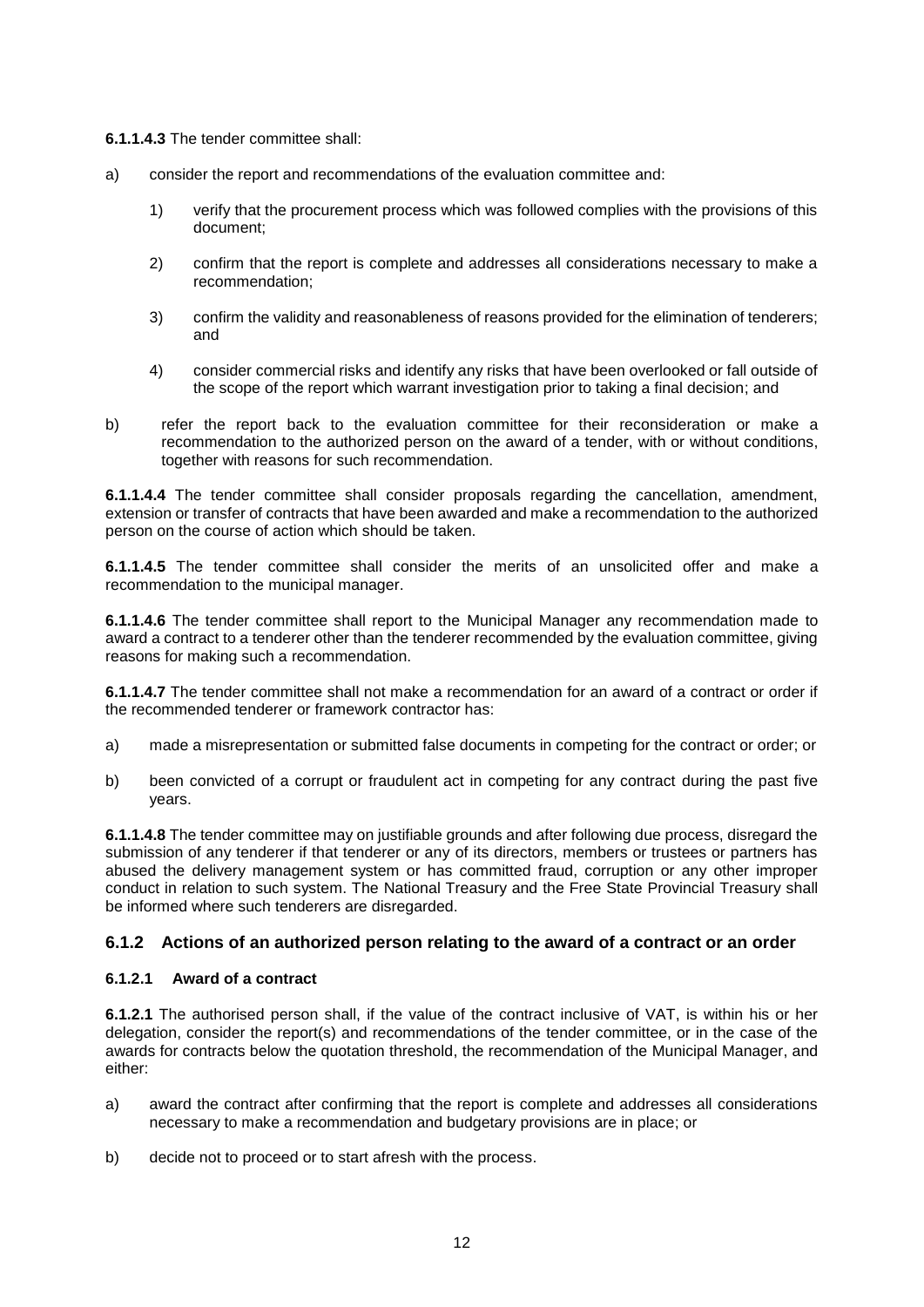**6.1.2.2** The authorised person shall immediately notify the Municipal Manager if a tender other than the recommended tender is awarded, save where the recommendation is changed to rectify an irregularity. Such person shall, within 10 working days, notify in writing the Auditor-General, the National Treasury and Free State Provincial Treasury, and, in the case of a municipal entity, also the parent municipality, of the reasons for deviating from such recommendation.

### **6.1.2.3 Issuing of an order**

The authorised person shall, if the value of an order issued in terms of a framework contract, is within his or her delegation, consider the recommendation of the evaluation committee or the Tender Committee/ Adjudication Committee as relevant, and either:

- a) authorise the issuing of an order in accordance with the provisions of clause 4.25 of the standard; or
- b) decide not to proceed or to start afresh with the process.

### <span id="page-14-0"></span>**6.1.3 Conduct of those engaged in infrastructure delivery<sup>20</sup>**

#### **6.1.3.1 General requirements**

**6.1.3.1.1** All personnel and agents of Mohokare Local Municipality shall comply with the requirements of the CIDB Code of Conduct for all Parties engaged in Construction Procurement. They shall:

- a) behave equitably, honestly and transparently;
- b) discharge duties and obligations timeously and with integrity;
- c) comply with all applicable legislation and associated regulations;
- d) satisfy all relevant requirements established in procurement documents;
- e) avoid conflicts of interest; and

l

f) not maliciously or recklessly injure or attempt to injure the reputation of another party.

**6.1.3.1.2** All personnel and agents engaged in Mohokare Local Municipality 's infrastructure delivery management system shall:

- a) not perform any duties to unlawfully gain any form of compensation, payment or gratification from any person for themselves or a family member or an associate;
- b) perform their duties efficiently, effectively and with integrity and may not use their position for private gain or to improperly benefit another person;
- c) strive to be familiar with and abide by all statutory and other instructions applicable to their duties;
- d) furnish information in the course of their duties that is complete, true and fair and not intended to mislead;
- e) ensure that resources are administered responsibly;
- f) be fair and impartial in the performance of their functions;
- g) at no time afford any undue preferential treatment to any group or individual or unfairly discriminate against any group or individual;

 $20$  Sub clause 5.1 d) of the standard requires that the municipality's or municipal entity's policy establish ethical standards for those involved in the procurement and delivery of infrastructure. This clause is aligned with the provisions of SCM Regulation 46 (Ethical standards) issued in terms of the MFMA and National Treasury's Code of Conduct for Supply Chain Management Practitioners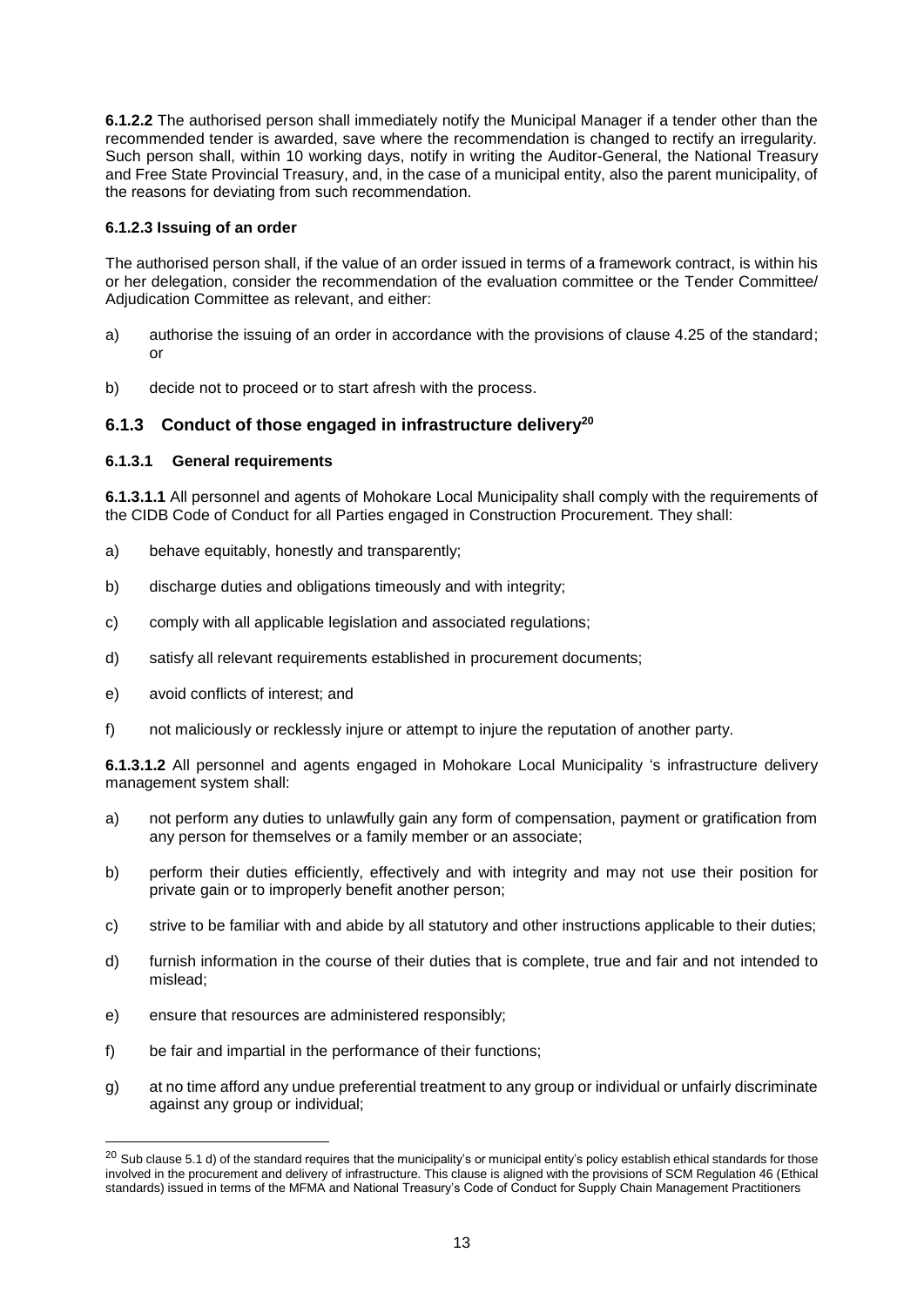- h) not abuse the power vested in them;
- i) not place themselves under any financial or other obligation to external individuals or firms that might seek to influence them in the performance of their duties;
- j) assist Mohokare Local Municipality in combating corruption and fraud within the infrastructure procurement and delivery management system;
- k) not disclose information obtained in connection with a project except when necessary to carry out assigned duties;
- l) not make false or misleading entries in reports or accounting systems; and
- m) keep matters of a confidential nature in their possession confidential unless legislation, the performance of duty or the provision of the law require otherwise.

**6.1.3.1.2** An employee or agent may not amend or tamper with any submission, tender or contract in any manner whatsoever.

#### **6.1.3.2 Conflicts of interest**

**6.1.3.2.1** The employees and agents of Mohokare Local Municipality who are connected in any way to procurement and delivery management activities which are subject to this policy, shall:

- a) disclose in writing to the employee of the Mohokare Local Municipality to whom they report, or to the person responsible for managing their contract, if they have, or a family member or associate has, any conflicts of interest; and
- b) not participate in any activities that might lead to the disclosure of Mohokare Local Municipality proprietary information.

**6.1.3.2.2** The employees and agents of Mohokare Local Municipality shall declare and address any perceived or known conflict of interest, indicating the nature of such conflict to whoever is responsible for overseeing the procurement process at the start of any deliberations relating to a procurement process or as soon as they become aware of such conflict, and abstain from any decisions where such conflict exists or recuse themselves from the procurement process, as appropriate.

**6.1.3.2.3** Agents who prepare a part of a procurement document may in exceptional circumstances, where it is in Mohokare Local Municipality's interest to do so, submit a tender for work associated with such documents provided that:

- a) Mohokare Local Municipality states in the tender data that such an agent is a potential tenderer;
- b) all the information which was made available to, and the advice provided by that agent which is relevant to the tender, is equally made available to all potential tenderers upon request, if not already included in the scope of work; and
- c) the procurement documentation committee is satisfied that the procurement document is objective and unbiased having regard to the role and recommendations of that agent.

#### **6.1.3.3 Evaluation of submissions received from respondents and tenderers**

**6.1.3.3.1** The confidentiality of the outcome of the processes associated with the calling for expressions of interest, quotations or tenders shall be preserved. Those engaged in the evaluation process shall:

- a) not have any conflict between their duties as an employee or an agent and their private interest;
- b) may not be influenced by a gift or consideration (including acceptance of hospitality) to show favor or disfavor to any person;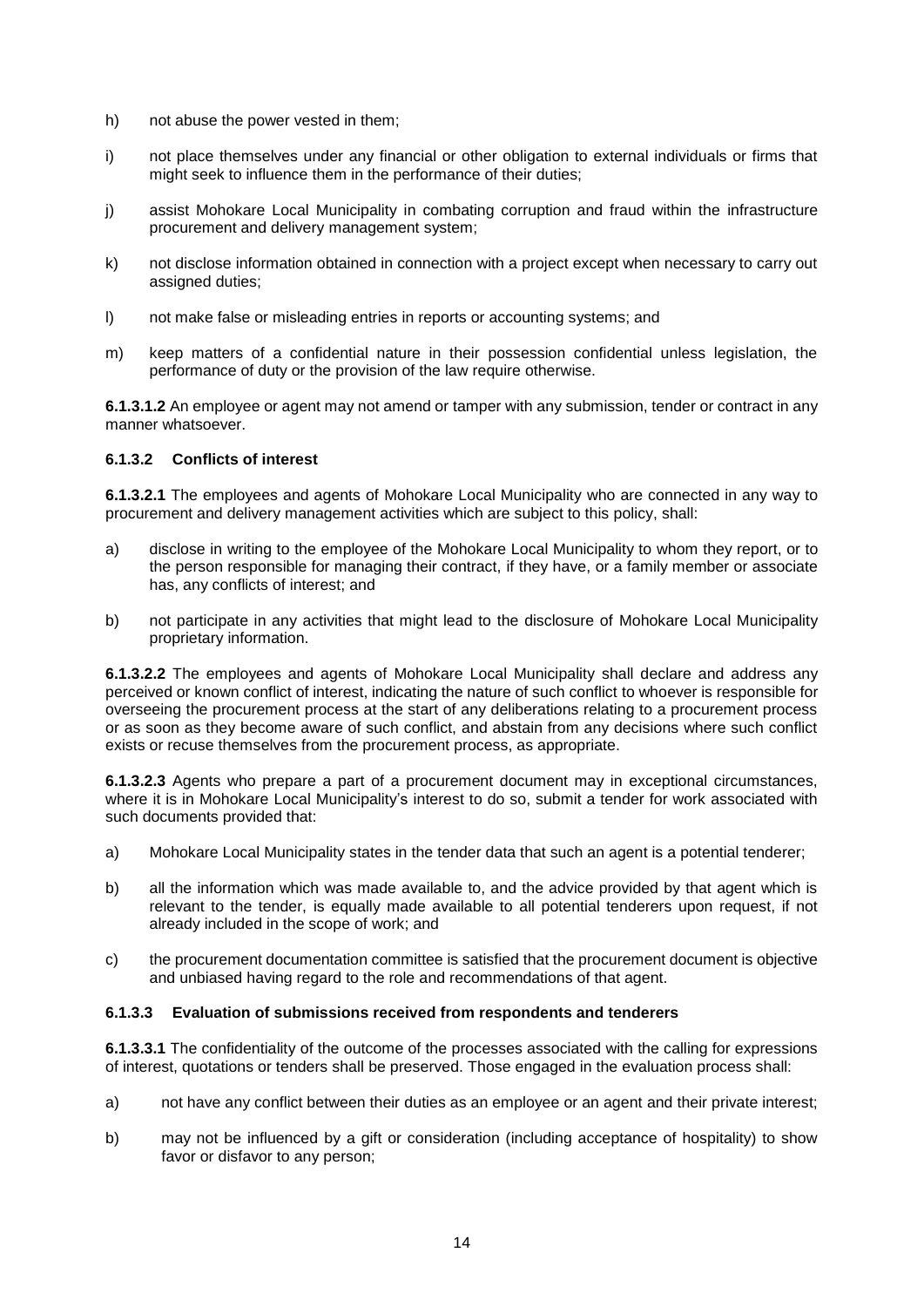- c) deal with respondents and tenderers in an equitable and even-handed manner at all times; and
- d) not use any confidential information obtained for personal gain and may not discuss with, or disclose to outsiders, prices which have been quoted or charged to Mohokare Local Municipality.

**6.1.3.3.2** The evaluation process shall be free of conflicts of interest and any perception of bias. Any connections between the employees and agents of Mohokare Local Municipality and a tenderer or respondent shall be disclosed and recorded in the tender evaluation report.

**6.1.3.3.3** Mohokare Local Municipality personnel and their agents shall immediately withdraw from participating in any manner whatsoever in a procurement process in which they, or any close family member, partner or associate, has any private or business interest.

#### **6.1.3.4 Non-disclosure agreements**

Confidentiality agreements in the form of non-disclosure agreements shall, where appropriate, be entered into with agents and potential contractors to protect Mohokare Local Municipality's confidential information and interests.

#### **6.1.3.5 Gratifications, hospitality and gifts**

**6.1.3.5.1** The employees and agents of Mohokare Local Municipality shall not, directly or indirectly, accept or agree or offer to accept any gratification from any other person including a commission, whether for the benefit of themselves or for the benefit of another person, as an inducement to improperly influence in any way a procurement process, procedure or decision.

**6.1.3.5.2** The employees and agents of Mohokare Local Municipality as well as their family members of associates shall not receive any of the following from any tenderer, respondent or contractor or any potential contractor:

- a) money, loans, equity, personal favours, benefits or services;
- b) overseas trips; or

l

c) any gifts or hospitality irrespective of value from tenderers or respondents prior to the conclusion of the processes associated with a call for an expression of interest or a tender.

**6.1.3.5.3** The employees and agents of Mohokare Local Municipality shall not purchase any items at artificially low prices from any tenderer, respondent or contractor or any potential contractor at artificially low prices which are not available to the public.

**6.1.3.5.4** All employees and agents of Mohokare Local Municipality may for the purpose of fostering interpersonal business relations accept the following:

- a) meals and entertainment, but excluding the cost of transport and accommodation;
- b) promotional material of small intrinsic value such as pens, paper-knives, diaries, calendars, etc.;
- c) incidental business hospitality such as business lunches or dinners, which the employee is prepared to reciprocate;
- d) complimentary tickets to sports meetings and other public events, but excluding the cost of transport and accommodation, provided that such tickets are not of a recurrent nature; and
- e) gifts in kind other than those listed in a) to d) which have an intrinsic value greater than R350 unless they have declared them to the municipal manager  $21$ .

<sup>&</sup>lt;sup>21</sup> SCM Regulation permits the receipt of gifts and hospitality provided that they are declared to the municipal manager or the chief executive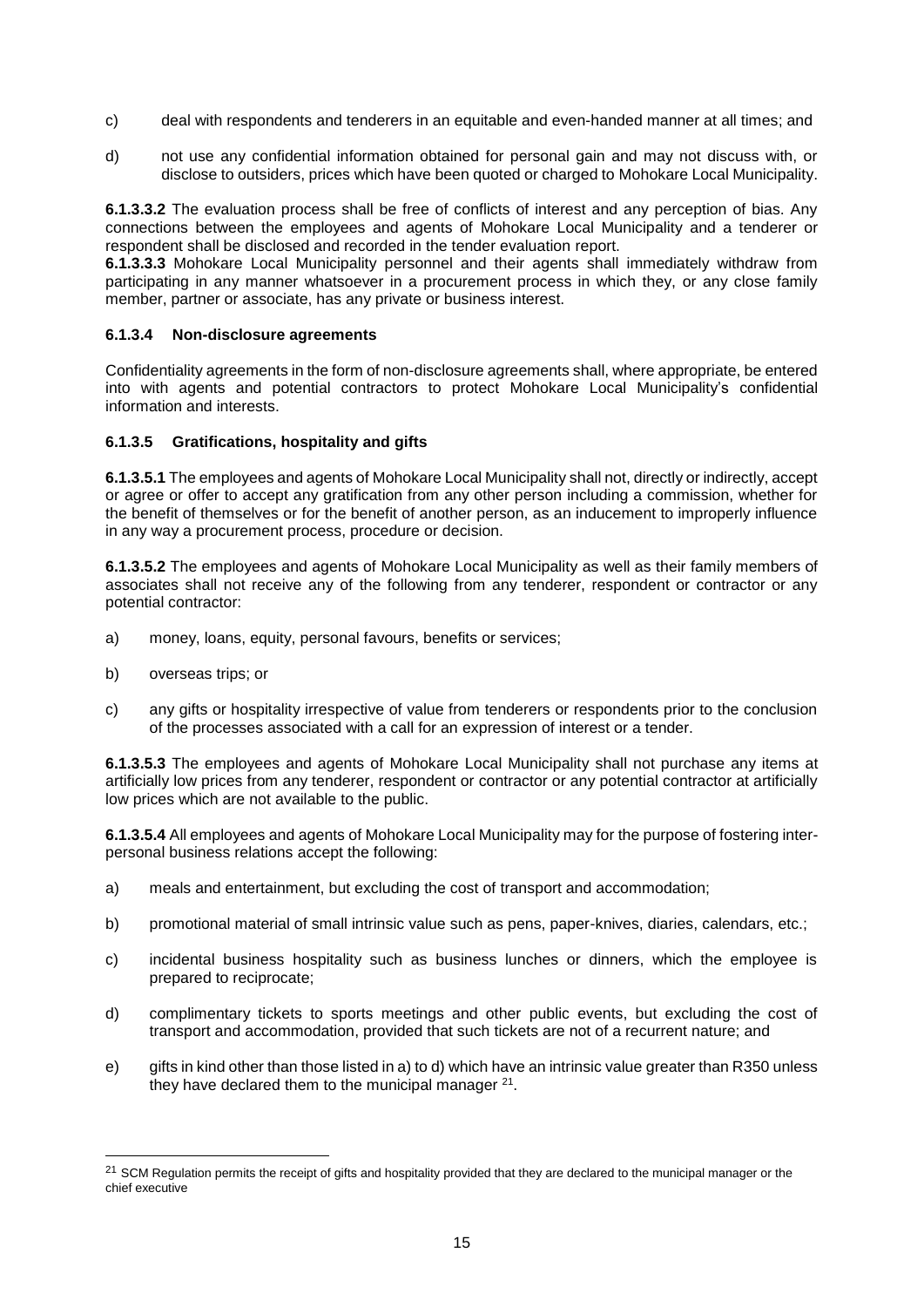**6.1.3.5.5** Under no circumstances shall gifts be accepted from prospective contractors during the evaluation of calls for expressions of interest, quotations or tenders that could be perceived as undue and improper influence of such processes.

**6.1.3.5.6** Employees and agents of Mohokare Local Municipality shall without delay report to the municipal manager any incidences of a respondent, tenderer or contractor who directly or indirectly offers a gratification to them or any other person to improperly influence in any way a procurement process, procedure or decision.

### **6.1.3.6 Reporting of breaches**

Employees and agents of Mohokare Local Municipality shall promptly report to the municipal manager any alleged improper conduct which they may become aware of, including any alleged fraud or corruption.

## <span id="page-17-0"></span>**6.1.4 Measures to prevent abuse of the infrastructure delivery system<sup>22</sup>**

The municipal manager shall investigate all allegations of corruption, improper conduct or failure to comply with the requirements of this policy against an employee or an agent, a contractor or other role player and, where justified:

- a) take steps against an employee or role player and inform the National Treasury and Free State Provincial Treasury] of those steps;
- b) report to the South African Police Service any conduct that may constitute a criminal offence;
- c) lodge complaints with the Construction Industry Development Board or any other relevant statutory council where a breach of such council's code of conduct or rules of conduct are considered to have been breached;
- d) cancel a contract if:

l

- 1) it comes to light that the contractor has made a misrepresentation, submitted falsified documents or has been convicted of a corrupt or fraudulent act in competing for a particular contract or during the execution of that contract; or
- 2) an employee or other role player committed any corrupt or fraudulent act during the tender process or during the execution of that contract.

## <span id="page-17-1"></span>**6.1.5 Awards to persons in the service of the state<sup>23</sup>**

**6.1.5.1** Any submissions made by a respondent or tenderer who declares in the Compulsory Declaration that a principal is one of the following shall be rejected:

- a) a member of any municipal council, any provincial legislature, or the National Assembly or the National Council of Provinces;
- b) a member of the board of directors of any municipal entity;
- c) an official of any municipality or municipal entity;
- d) an employee of any national or provincial department, national or provincial public entity or constitutional institution within the meaning of the Public Finance Management Act, 1999 (Act No. 1 of 1999);
- e) a member of the accounting authority of any national or provincial public entity; or

<sup>&</sup>lt;sup>22</sup> The requirement to prevent abuse of the supply chain management system is aligned with the provisions of SCM Regulation 38 issued in terms of the MFMA.

<sup>&</sup>lt;sup>23</sup> The clause aligns with SCM Regulation 44 issued in terms of the MFMA.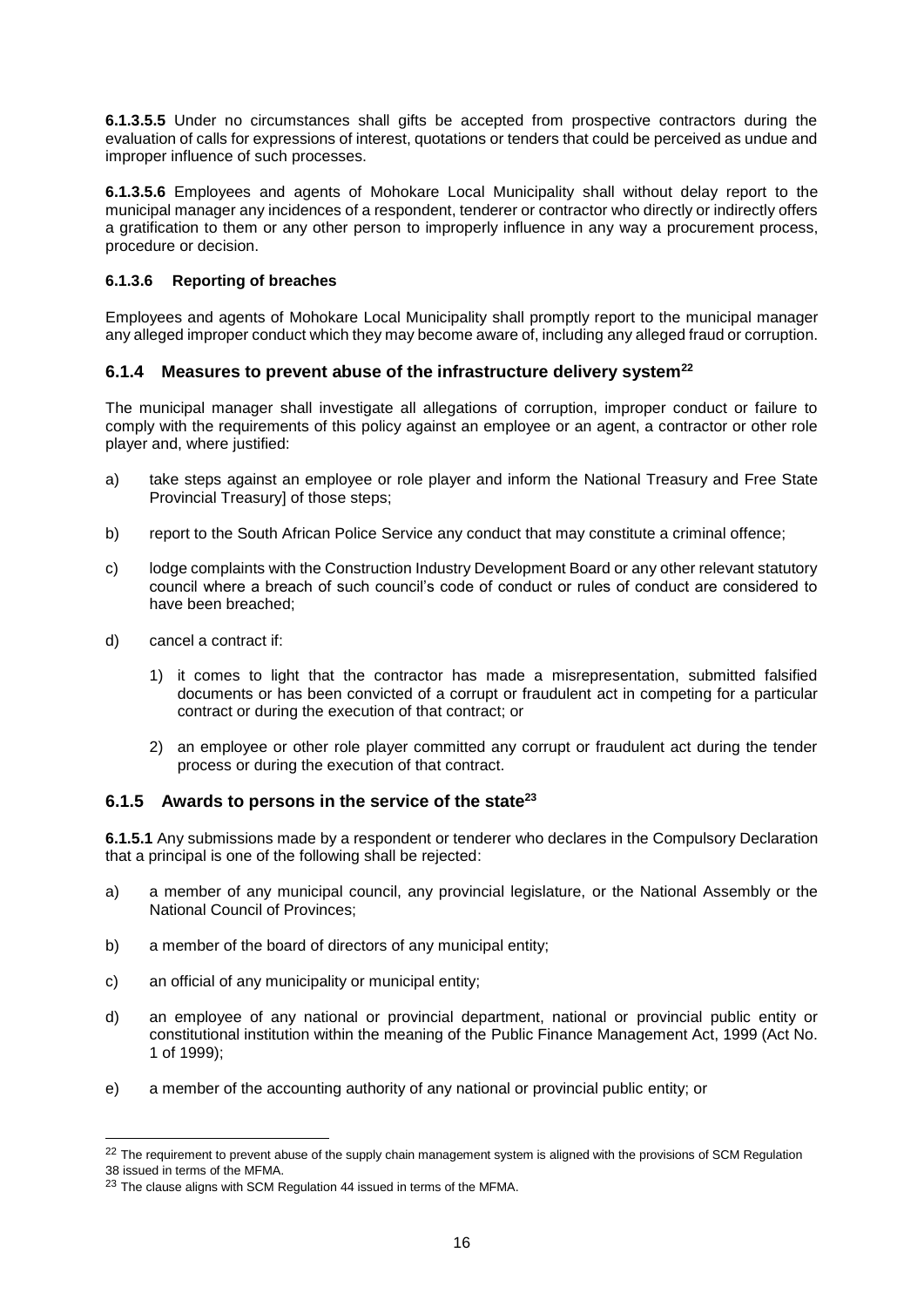f) an employee of Parliament or a provincial legislature.

**6.1.5.2** The notes to the annual financial statements of the Mohokare Local Municipality shall disclose particulars of an award of more than R 2000 to a person who is a family member of a person identified in 6.1.5.1 or who has been in the previous 12 months. Such notes shall include the name of the person, the capacity in which such person served and the amount of the award.

## <span id="page-18-0"></span>**6.1.6 Collusive tendering<sup>24</sup>**

Any submissions made by a respondent or tenderer who fails to declare in the Compulsory Declaration that the tendering entity:

- a) is not associated, linked or involved with any other tendering entity submitting tender offers; or
- b) has not engaged in any prohibited restrictive horizontal practices including consultation, communication, agreement, or arrangement with any competing or potential tendering entity regarding prices, geographical areas in which goods and services will be rendered, approaches to determining prices or pricing parameters, intentions to submit a tender or not, the content of the submission (specification, timing, conditions of contract etc.) or intention to not win a tender

shall be rejected.

l

### <span id="page-18-1"></span>**6.1.7 Placing of contractors under restrictions<sup>25</sup>**

**6.1.7.1** If any tenderer which has submitted a tender offer or a contractor which has concluded a contract has, as relevant:

- a) withdrawn such tender or quotation after the advertised closing date and time for the receipt of submissions;
- b) after having been notified of the acceptance of his tender, failed or refused to commence the contract;
- c) had their contract terminated for reasons within their control without reasonable cause;
- d) offered, promised or given a bribe in relation to the obtaining or the execution of such contract;
- e) acted in a fraudulent, collusive or anti-competitive or improper manner or in bad faith towards Mohokare Local Municipality; or
- f) made any incorrect statement in any affidavit or declaration with regard to a preference claimed and is unable to prove to the satisfaction of Mohokare Local Municipality that the statement was made in good faith or reasonable steps were taken to confirm the correctness of the statements, a Contract Manager shall prepare a report on the matter and make a recommendation to the Municipal Manager for placing the contractor or any of its principals under restrictions from doing business with the Mohokare Local Municipality.

**6.1.7.2** The Municipal Manager may, as appropriate, upon the receipt of a recommendation made in terms of 6.1.7.1 and after notifying the contractor of such intention in writing and giving written reasons for such action, suspend a contractor or any principal of that contractor from submitting a tender offer to [name of municipality or municipal entity for a period of time.

**6.1.7.3** The Head Supply Chain Management shall:

 $24$  The standard requires the inclusion of the Compulsory Declaration in all procurement documents. This sub-clause aligns with SCM Regulation 44 issued in terms of the MFMA and SANS 10845-3 which is incorporated by reference in the standard.

<sup>&</sup>lt;sup>25</sup> This sub-clause is aligned with the requirements of SCM Regulation 38 issued in terms of the MFMA.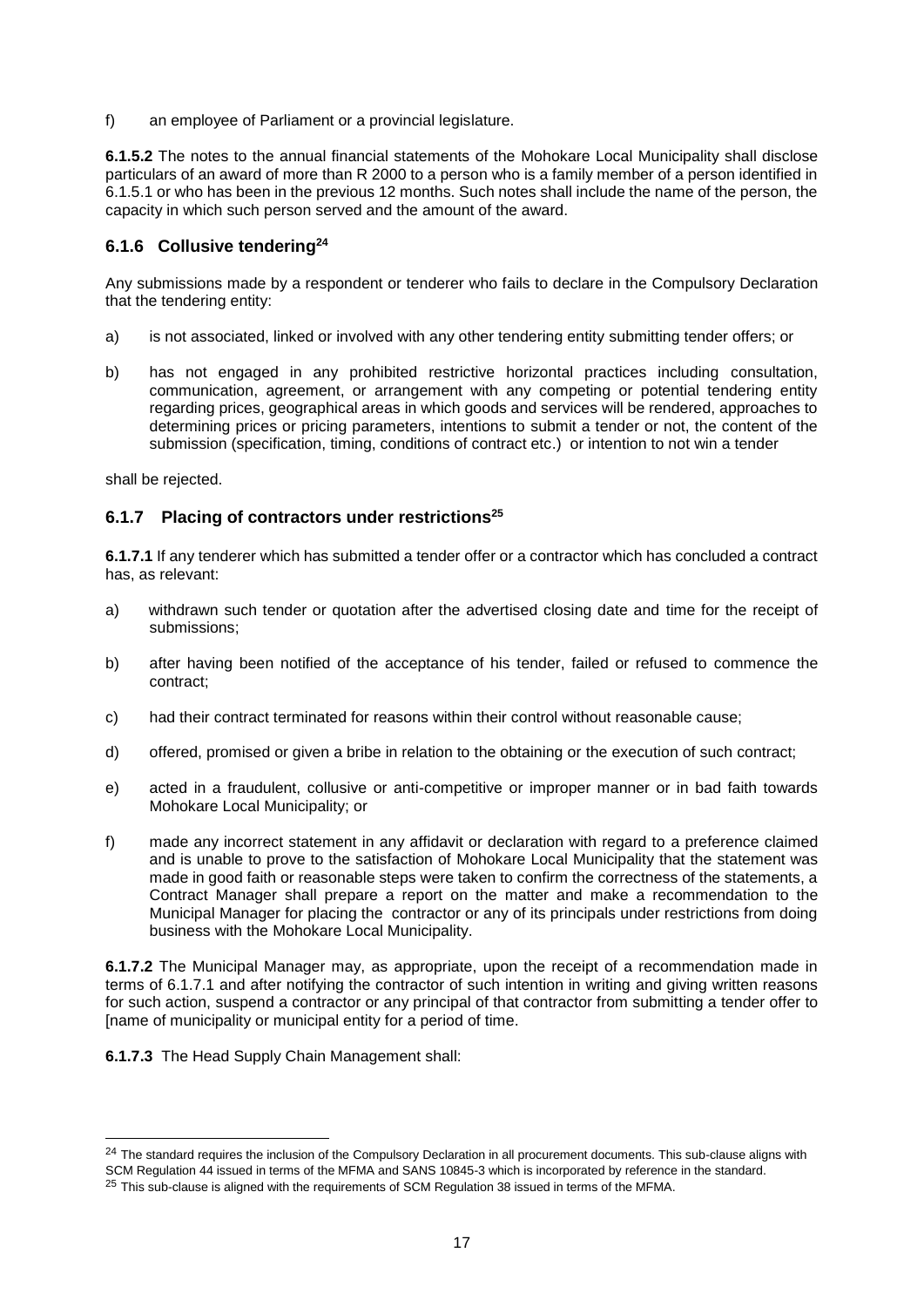- a) record the names of those placed under restrictions in an internal register which shall be accessible to employees and agents of Mohokare Local Municipality who are engaged in procurement processes; and
- b) notify the National Treasury and Free State Provincial Treasury and, if relevant, the Construction Industry Development Board, of such decision and provide them with the details associated therewith.

#### <span id="page-19-0"></span>**6.1.8 Complaints**

**6.1.8.1** All complaints regarding the Mohokare Local Municipality's infrastructure delivery management system shall be addressed to the Municipal Manager. Such complaints shall be in writing.

**6.1.8.2** The Municipal Manager shall appoint an independent person to investigate all complaints regarding the infrastructure procurement and delivery management system and report on actions taken to the Municipal Manager who will decide on what action to take.

#### <span id="page-19-1"></span>**6.2 Acquisition management**

#### <span id="page-19-2"></span>**6.2.1 Unsolicited proposal<sup>26</sup>**

**6.2.1.1** The Mohokare Local Municipality is not obliged to consider unsolicited offers received outside a normal procurement process but may consider such an offer only if:

- a) the goods, services or any combination thereof that is offered is a demonstrably or proven unique innovative concept;
- b) proof of ownership of design, manufacturing, intellectual property, copyright or any other proprietary right of ownership or entitlement is vested in the person who made the offer;
- c) the offer presents a value proposition which demonstrates a clear, measurable and foreseeable benefit for Mohokare Local Municipality;
- d) the offer is in writing and clearly sets out the proposed cost;
- e) the person who made the offer is the sole provider of the goods or service; and
- f) the Municipal Manager finds the reasons for not going through a normal tender processes to be sound.

**6.2.1.2** The Municipal Manager may only accept an unsolicited offer and enter into a contract after considering the recommendations of the tender committee if:

- a) the intention to consider an unsolicited proposal has been made known in accordance with Section 21A of the Municipal Systems Act of 2000 together with the reasons why such a proposal should not be open to other competitors, an explanation of the potential benefits for the municipality and an invitation to the public or other potential suppliers and providers to submit their comments within 30 days after the notice;
- b) the Mohokare Local Municipality' has obtained comments and recommendations on the offer from the National Treasury and Free State Provincial Treasury;
- c) the tender committee meeting which makes recommendations to accept an unsolicited proposal was open to the public and took into account any public comments that were received and any comments and recommendations received from the National Treasury and Free State Provincial Treasury; and
- d) the provisions of 6.2.1.3 are complied with.

<sup>&</sup>lt;sup>26</sup> The clause aligns with SCM Regulation 37 issued in terms of the MFMA.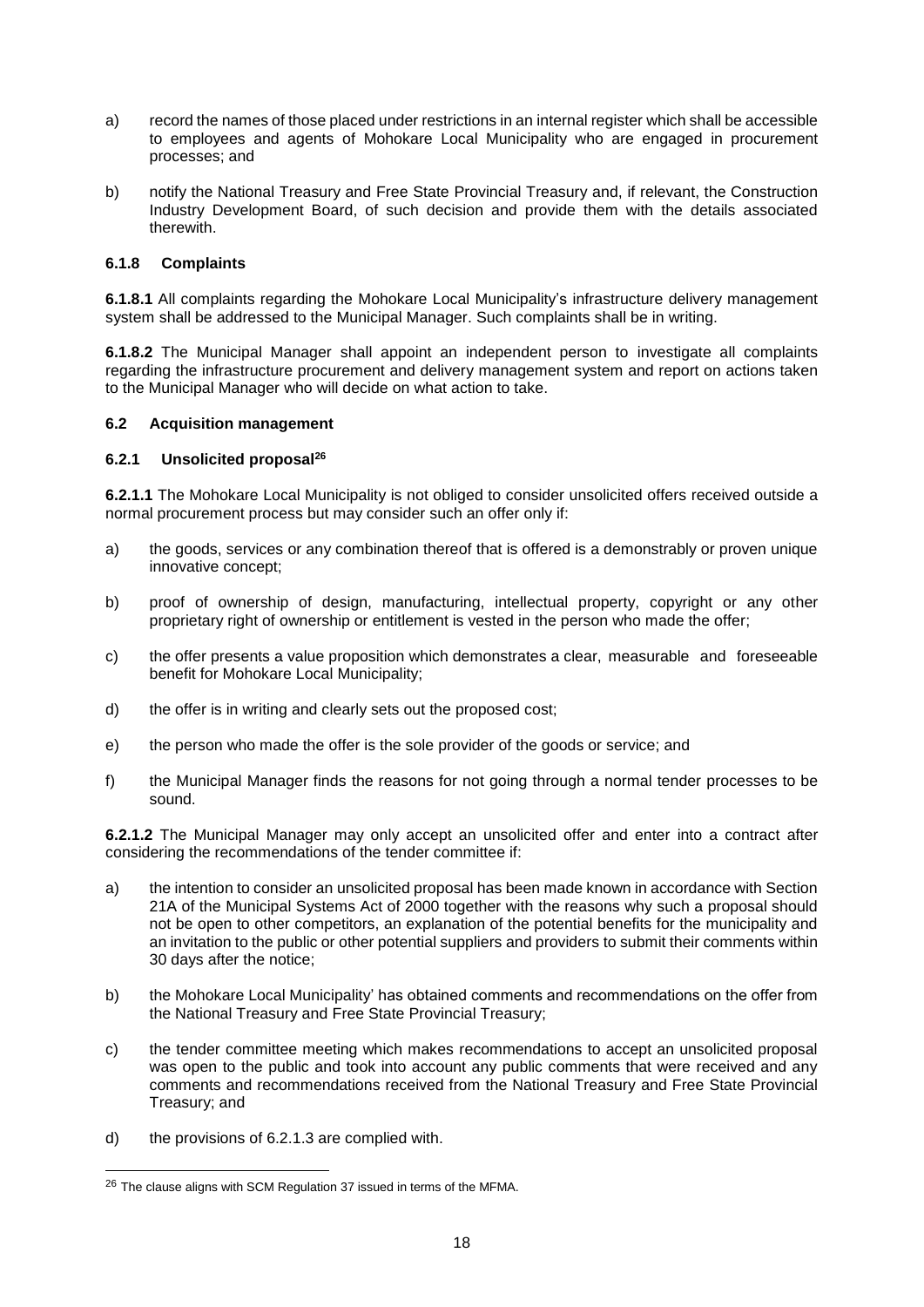**6.2.1.3** The Municipal Manager shall, within 7 working days after the decision to award the unsolicited offer is taken, submit the reasons for rejecting or not following the recommendations to the National Treasury, the Free State Provincial Treasury and Auditor General. A contract shall in such circumstances not be entered into or signed within 30 days of such submission.

## <span id="page-20-0"></span>**6.2.2 Tax and rates compliance<sup>27</sup>**

#### **6.2.2.1 SARS tax clearance**

**6.2.2.1.1** No contract may be awarded or an order issued where the value of such transaction exceeds R 15 000, unless a tenderer or contractor is in possession of an original valid Tax Clearance Certificate issued by SARS provided that the tenderer is not domiciled in the Republic of South Africa and the SARS has confirmed that such a tenderer is not required to prove their tax compliance status.

**6.2.2.1.2** In the case of a partnership, each partner shall comply with the requirements of 6.2.2.1.1.

**6.2.2.1.3** No payment shall be made to a contractor who does not satisfy the requirements of 6.2.2.1.2. An employee of Mohokare Local Municipality shall upon detecting that a tenderer or contractor is not tax compliant, immediately notify such person of such status.

**6.2.2.1.4** Notwithstanding the requirements of 6.2.2.1.1 and 6.2.2.1.3 the following shall apply, unless a person who is not tax compliant indicates to Municipal Manager that it intends challenging its tax compliance status with SARS,

- a) a contract may be awarded to a non-compliant tenderer if such a tenderer is able to remedy its tax compliance status within a period not exceeding 10 working days after being duly notified of its non-compliant status;
- b) an order may be awarded to a non-compliant contractor if such a contractor is able to remedy its tax compliance status within a period not exceeding 10 working days after being duly notified of its non-compliant status;
- c) a non-compliant contractor shall be issued with a first warning that payments in future amounts due in terms of the contract may be withheld, before the authorising of any payment due to such contractor;
- d) before authorising a further payment due to a non-compliant contractor who has failed to remedy its tax compliance status after receiving a first warning, a second and final warning shall be issued to such contractor;
- e) no payments may be released for any amounts due in terms of the contract due to a noncompliant contractor if, after a period of 30 calendar days have lapsed since the second warning was issued, the non-compliant contractor has failed to remedy its tax compliance status.

**6.2.2.1.5** The Nketoana Local Municipality may cancel a contract with a non-compliant contractor if such a contractor fails to remedy its tax compliance status after a period of 30 calendar days have lapsed since the second warning was issued in terms of 6.2.2.1.4e).

#### **6.2.2.2 Municipal rates and taxes<sup>28</sup>**

No contract may be awarded to a tenderer who, of the principals of that tenderer, owes municipal rates and taxes or municipal service charges to any municipality or a municipal entity and are in arrears for more than 3 months.

## <span id="page-20-1"></span>**6.2.3 Declarations of interest**

<sup>&</sup>lt;sup>27</sup> This sub-clause aligns with the provisions of SCM Regulation 43 issued in terms of the MFMA.

<sup>&</sup>lt;sup>28</sup> This sub clause aligns with the provisions of SCM Regulation 38 issued in terms of the MFMA.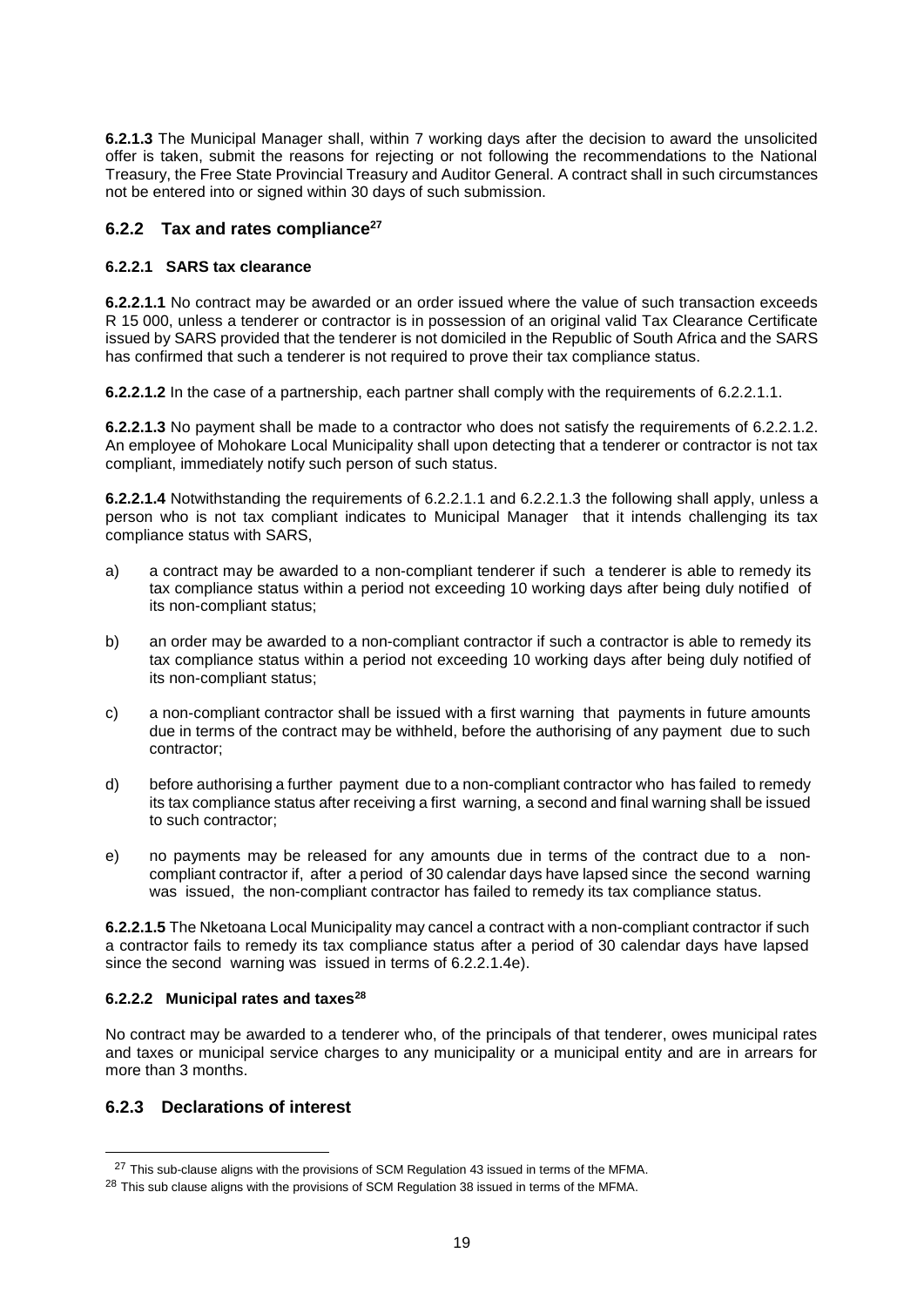Tenders and respondents making submissions in response to an invitation to submit a tender or a call for an expression of interest, respectively shall declare in the Compulsory Declaration whether or not any of the principals:

- a) are an employee of the Mohokare Local Municipality or in the employ of the state; or
- b) have a family member or a business relation with a person who is in the employ of the state.

#### <span id="page-21-0"></span>**6.2.4 Invitations to submit expressions of interest or tender offers**

**6.2.4.1** All invitations to submit tenders where the estimated value of the contract exceeds R200 000 including VAT, except where a confined tender process is followed, and expressions of interest shall be advertised on the Mohokare Local Municipality's website and on the National Treasury eTender Publication Portal.<sup>29</sup> Advertisements shall be placed by Head Supply Chain Management.

**6.2.4.2** Advertisements relating to construction works which are subject to the Construction Industry Development Regulations issued in terms of the Construction Industry Development Act of 2000 shall in addition to the requirements of 6.2.4.1 be advertised on the CIDB website. Advertisements shall be placed by Head Supply Chain Management.

**6.2.4.3** Where deemed appropriate by Municipal Manager an invitation to tender and a call for an expression of interest shall be advertised in suitable local and national newspapers and the Government Tender Bulletin as directed by such person. Advertisements shall be placed by Head Supply Chain Management.

**6.2.4.4** Such advertisements shall be advertised for a period of at least 30 days before closure, except in urgent cases when the advertisement period may be shortened as determined by the municipal manager.

**6.2.4.5** Invitations to submit expressions of interest or tender offers shall be issued not less than 10 working days before the closing date for tenders and at least 5 working days before any compulsory clarification meeting. Procurement documents shall be made available not less than 7 days before the closing time for submissions.

### <span id="page-21-1"></span>**6.2.5 Publication of submissions received and the award of contracts<sup>30</sup>**

**6.2.5.1** The [designated person] shall publish within 10 working days of the closure of any advertised call for an expression of interest or an invitation to tender where the estimated value of the contract exceeds R200 000 including VAT on the municipality's or municipal entity's website, the names of all tenderers that made submissions to that advertisement, and if practical or applicable, the total of the prices and the preferences claimed. Such information shall remain on the website for at least 30 days.

**6.2.5.2** The Head Supply Chain Management shall publish within 7 working days of the award of a contract the following on the Mohokare Local Municipality's website

- a) the contract number;
- b) contract title;

- c) brief description of the goods, services or works;
- d) the total of the prices, if practical;
- e) the names of successful tenderers and their B-BBEE status level of contribution;
- f) duration of the contract; and

 $29$  This sub clause aligns with National Treasury Instruction No 1 of 2015/2016 – Advertisement of bids and the publication of awards on the extender Publication Portal.

 $30$  This sub clause aligns with National Treasury Instruction No 1 of 2015/2016 – Advertisement of bids and the publication of awards on the eTender Publication Portal.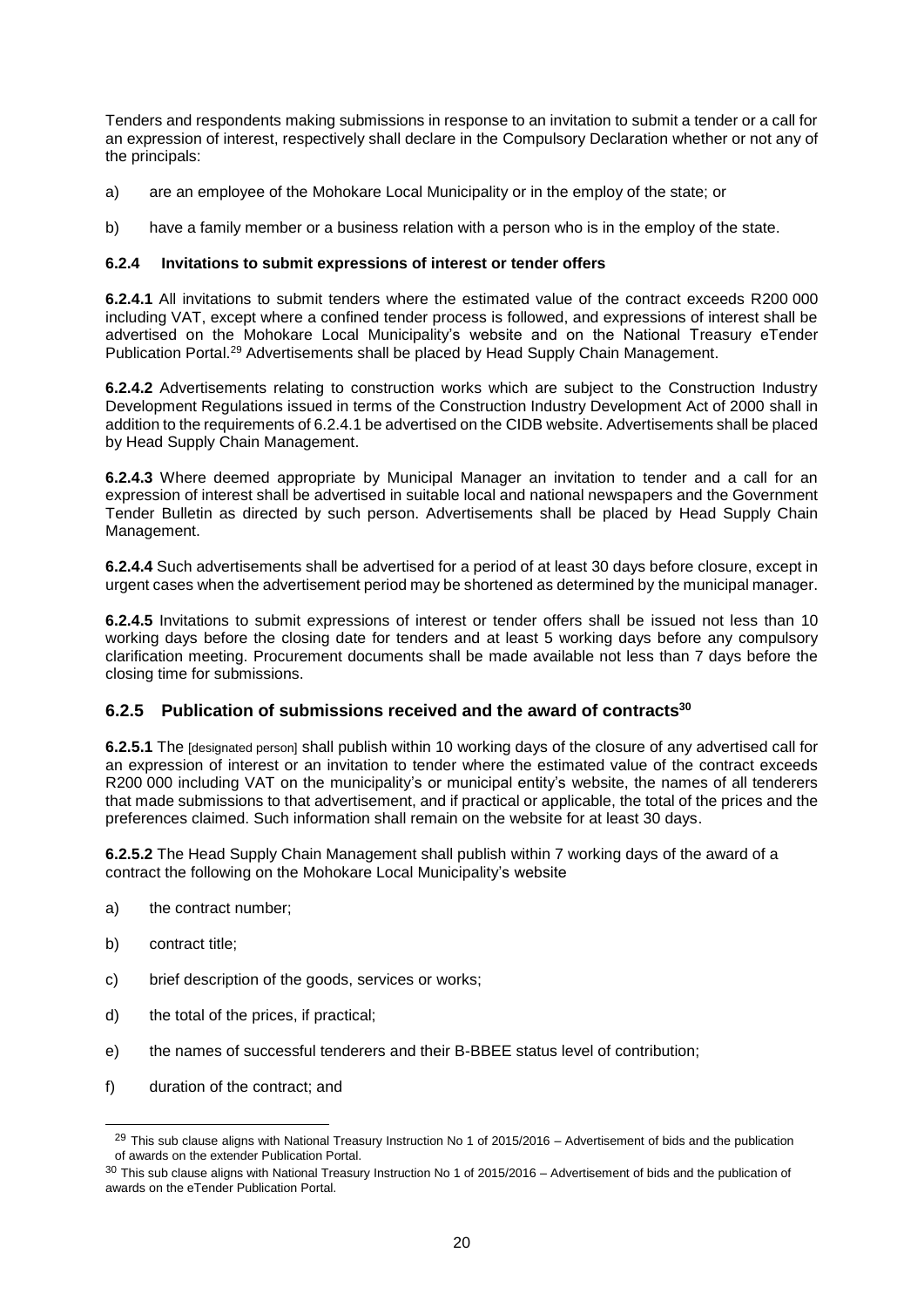g) brand names, if applicable.

**6.2.5.3** The Head Supply Chain Management shall submit within 7 working days of the award of a contract the information required by National Treasury on the National Treasury eTender Publication Portal regarding the successful and unsuccessful tenders. Submissions shall be made by Head Supply Chain Management.

**6.2.5.4** The award of contracts relating to construction works which are subject to the Construction Industry Development Regulations issued in terms of the Construction Industry Development Act of 2000 shall in addition to the requirements of 6.2.5.3 be notified on the CIDB website. The notification shall be made by placed by Head Supply Chain Management

#### <span id="page-22-0"></span>**6.2.6 Disposal committee**

**6.2.6.1** The Municipal Manager shall appoint on a disposal by disposal basis in writing the members of the disposal committee to decide on how best to undertake disposals in accordance with the provisions of clause 10 of the standard.

**6.2.6.2** The disposal panel shall comprise not less than three people. The chairperson shall be an employee of Mohokare Local Municipality.

**6.2.6.3** The disposal committee shall make recommendations to Municipal Manager who shall approve the recommendations, refer the disposal strategy back to the disposal committee for their reconsideration, decide not to proceed or to start afresh with the process.

#### <span id="page-22-1"></span>**6.3 Reporting of infrastructure delivery management information**

Municipal Manager shall submit any reports required in terms of the standard to the National Treasury or Free State Provincial Treasury.

#### <span id="page-22-2"></span> $\overline{\mathbf{7}}$ **Infrastructure procurement**

## <span id="page-22-3"></span>**7.1 Usage of procurement procedures<sup>31</sup>**

The Mohokare Local Municipality shall apply all standard procurement procedures.

## <span id="page-22-4"></span>**7.2 Procurement documents**

l

#### **7.2.1** The forms of contract that may be used are as follows:

| Form of contract <sup>32</sup>            | Code | <b>Usage</b> |
|-------------------------------------------|------|--------------|
| Refer to table 10 of the standard page 46 |      |              |

**7.2.2** The Mohokare Local Municipality's preapproved templates for Part C1 (Agreements and contract data) of procurement documents shall be utilised to obviate the need for legal review prior to the awarding of a contract. All modifications to the standard templates shall be approved by Municipal Manager prior to being issued for tender purposes.

**7.2.3** Disputes arising from the performance of a contract shall be finally settled in a South African court of law.<sup>33</sup>

<sup>&</sup>lt;sup>31</sup> Delete this clause if there are no restriction. Amend if there are specific circumstance under which a procurement procedure is to be used.

 $32$  Reproduce from Table 11 of the standard the forms of contract which the municipality or municipal entity wishes to make use of.

<sup>33</sup> This sub-clause aligns with SCM Regulation 21 issued in terms of the PFMA.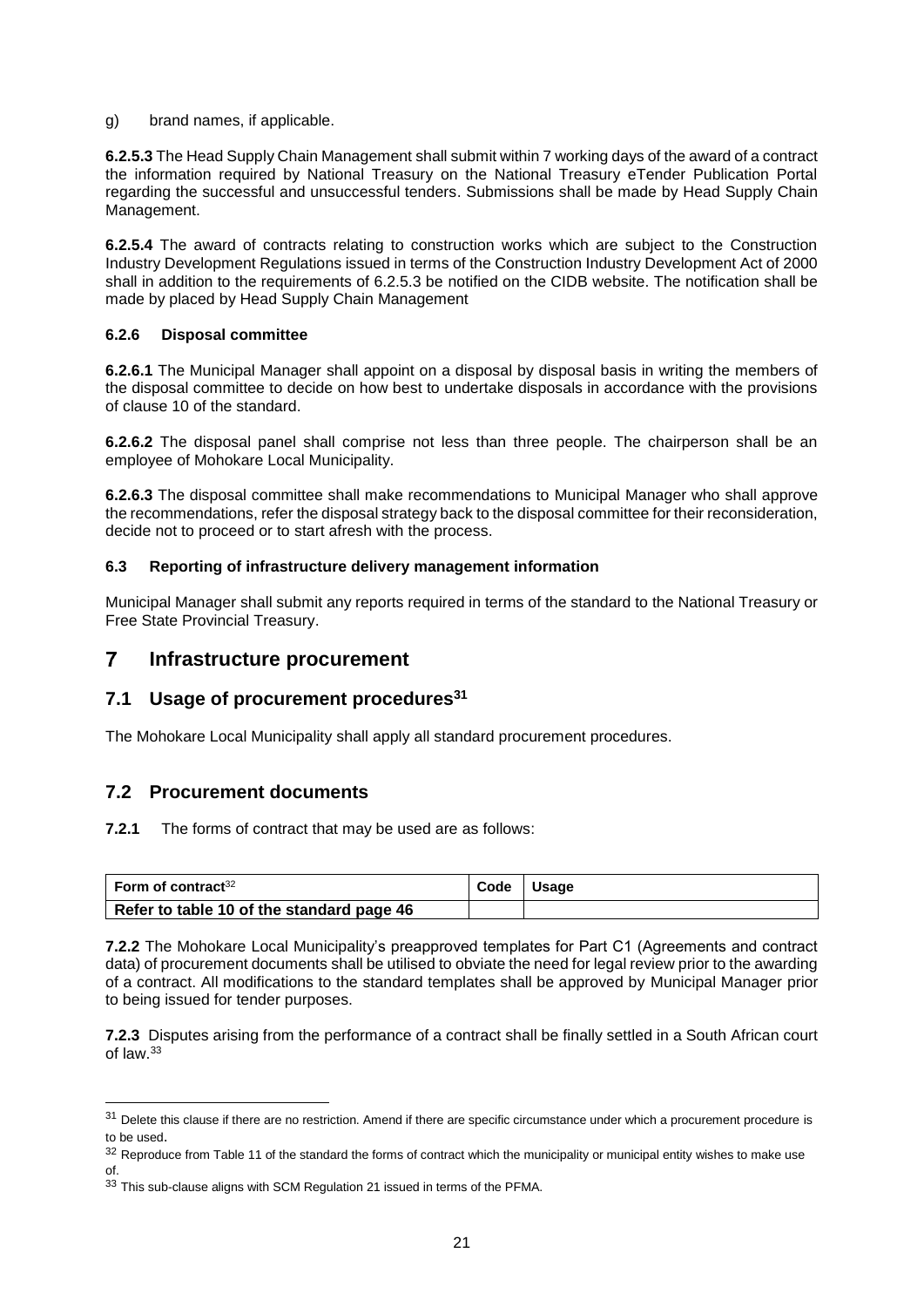**7.2.4** *[state additional requirements, if any e.g. use of standard access specifications, health and safety specifications etc.]<sup>34</sup>*

**7.2.5 The** Municipal Declaration and returnable documents contained in the standard shall be included in all tenders for:

- a) consultancy services; <sup>35</sup> and
- b)goods and services or any combination thereof where the total of the prices is expected to exceed R10 m including VAT.<sup>36</sup>

## <span id="page-23-0"></span>**7.3 Developmental procurement policy<sup>37</sup>**

The following specific goals shall be proposed:

**Developmental goals will be identified on procurement by procurement basis, with the focus being on PPR 2017 in line BBBEE principle.** 

## <span id="page-23-1"></span>**7.4 Payment of contractors<sup>38</sup>**

The Mohokare Local Municipality shall settle all accounts within 30 days of invoice or statement as provided for in the contract.

## <span id="page-23-2"></span>**7.5 Approval to utilise specific procurement procedures<sup>39</sup>**

**7.5.1** Prior approval shall be obtained for the following procurement procedures from the following persons, unless such a procedure is already provided for in the approved procurement strategy:

- a) Municipal Manager shall authorise the use of the negotiated procedure above the thresholds provided in the standard.
- b) Municipal Manger shall authorise the approaching of a confined market except where a rapid response is required in the presence of, or the imminent risk of, an extreme or emergency situation arising from the conditions set out in the standard and which can be dealt with or the risks relating thereto arrested within 48 hours; and
- c) the proposal procedure using the two-envelope system, the proposal procedure using the twostage system or the competitive negotiations procedure<sup>40</sup>.

**7.5.2** The person authorised to pursue a negotiated procedure in an emergency is Municipal Manager.

### <span id="page-23-3"></span>**7.6 Receipt and safeguarding of submissions<sup>41</sup>**

**7.6.1** A dedicated and clearly marked tender box shall be made available to receive all submissions made. 42

**7.6.2 The** tender box shall be fitted with two locks and the keys kept separately by two Officials designated by Head SCM Such personnel shall be present when the box is opened on the stipulated closing date for submissions.

<sup>&</sup>lt;sup>34</sup> Include if requirements are not included in the templates.

<sup>&</sup>lt;sup>35</sup> The clause aligns with SCM Regulation 35(3) issued in terms of the MFMA.

<sup>&</sup>lt;sup>36</sup> The clause aligns with SCM Regulation 35(3) issued in terms of the MFMA.

<sup>&</sup>lt;sup>37</sup> State specific goals that may be promoted.

<sup>&</sup>lt;sup>38</sup> The Section 65 of the MFMA requires municipal manager or chief executives to settle all contractual obligations and pay all money owing within 30 days of receiving the relevant statement or invoice.

 $39$  This clause is necessary to enable the standard to be implemented.

 $40$  7.5.1 c) is an optional statement and needs to be deleted if this control is not required.

<sup>&</sup>lt;sup>41</sup> This section may not be necessary if the policy for general goods and services already covers these requirements.

<sup>&</sup>lt;sup>42</sup> Modify as necessary. Preferably describe the location and accessibility of the box.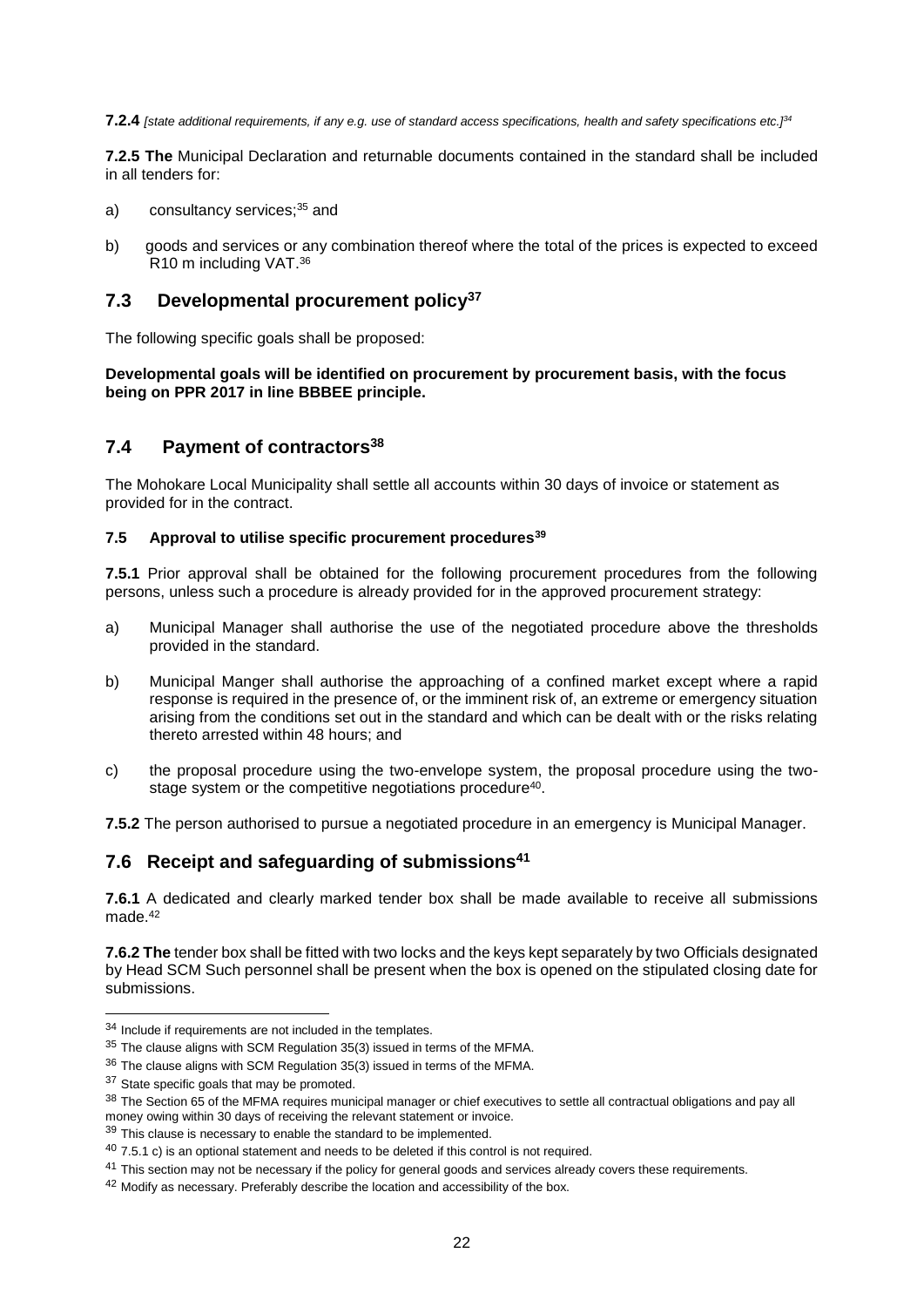# <span id="page-24-0"></span>**7.7 Opening of submissions<sup>43</sup>**

**7.7.1** Submissions shall be opened by an opening panel comprising two people nominated by Chief Financial Officer who have declared their interest or confirmed that they have no interest in the submissions that are to be opened.

**7.7.2** The opening panel shall open the tender box at the stipulated closing time and:

- a) sort through the submissions and return those submissions to the box that are not yet due to be opened including those whose closing date has been extended;
- b) return submissions unopened and suitably annotated where:
	- 1) submissions are received late, unless otherwise permitted in terms of the submission data;
	- 2) submissions were submitted by a method other than the stated method,
	- 3) submissions were withdrawn in accordance with the procedures contained in SANS 10845- 3; and.
	- 4) only one tender submission is received and it is decided not to open it and to call for fresh tender submissions;
- c) record in the register submissions that were returned unopened;
- d) open submissions if received in sealed envelopes and annotated with the required particulars and read out the name of and record in the register the name of the tenderer or respondent and, if relevant, the total of prices including VAT where this is possible;
- e) record in the register the name of any submissions that is returned with the reasons for doing so;
- f) record the names of the tenderer's representatives that attend the public opening;
- g) sign the entries into the register; and
- h) stamp each returnable document in each tender submission.

**7.7.3 Each** member of the opening panel shall initial the front cover of the submission and all pages that are stamped in accordance with the requirements of 7.7.3h).

**7.7.4** Respondents and tenderers whose submissions are to be returned shall be afforded the opportunity to collect their submissions.

**7.7.5** Submissions shall be safeguarded from the time of receipt until the conclusion of the procurement process.

## <span id="page-24-1"></span>**7.8 Use of another organ of state's framework agreement<sup>44</sup>**

The Mohokare Local Municipality may make use of another organ of state's framework contract which has been put in place by means of a competitive tender process and there are demonstrable benefits for doing so. The municipal manager shall make the necessary application to that organ of state to do so.

## <span id="page-24-2"></span>**7.9 Insurances<sup>45</sup>**

l

<span id="page-24-3"></span>**7.9.1** Contractors shall be required to take out all insurances required in terms of the contract, alternatively

<sup>&</sup>lt;sup>43</sup> This section may not be necessary if the policy for general goods and services already covers these requirements.

<sup>44</sup> This clause aligns with SCM Regulation 32 issued in terms of the MFMA and clause 7.3 of the Standard.

 $45$  Align with the manner in which the municipality or municipal entity wishes to manage risk.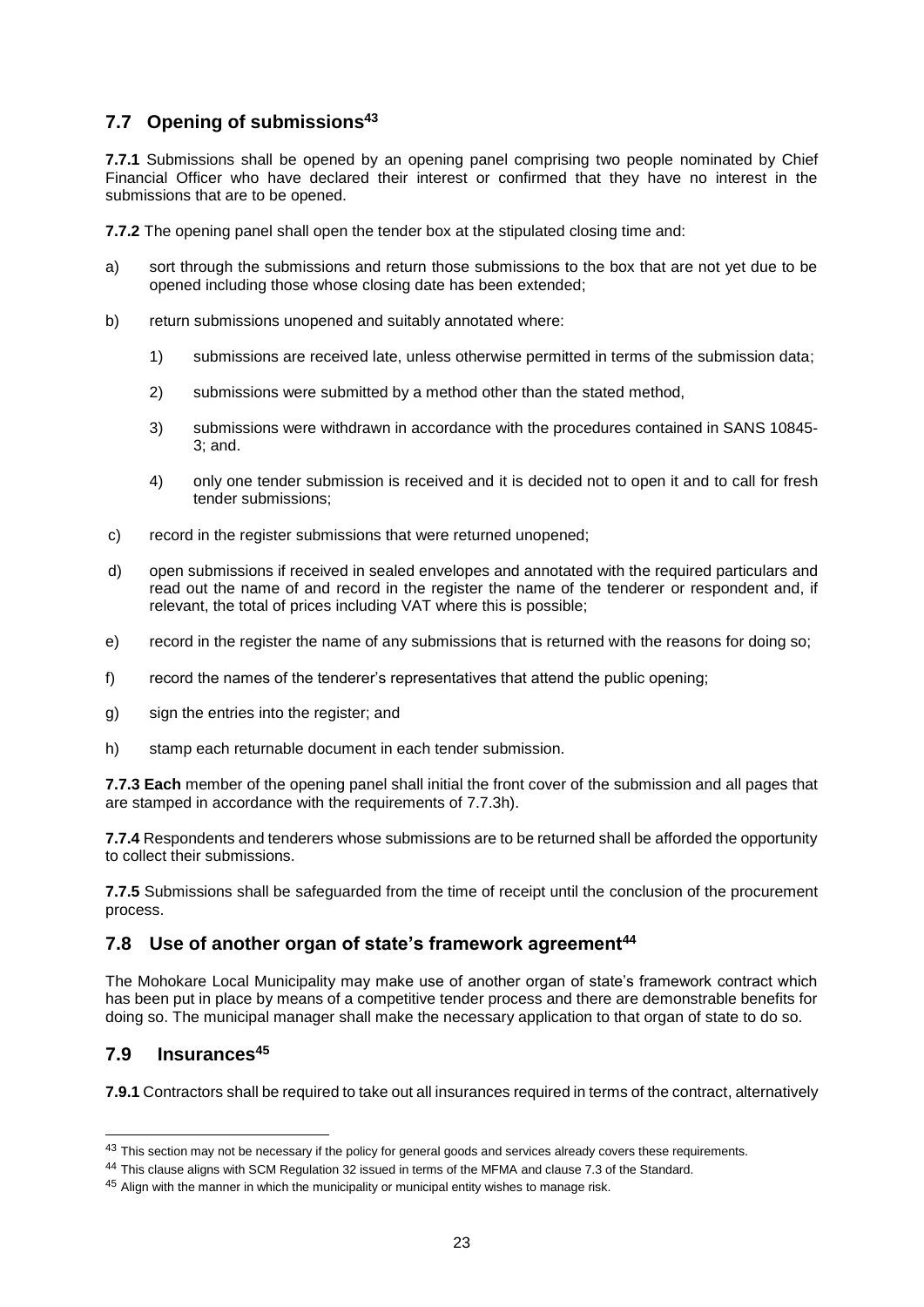the insurance shall be principal or employer controlled. <sup>46</sup>

**7.9.2** The insurance cover in engineering and construction contracts for loss of or damage to property (except the works, Plant and Materials and Equipment) and liability for bodily injury to or death of a person (not an employee of the Contractor) caused by activity in connection with a contract shall in general not be less than the value stated in Table 4, unless otherwise directed by Municipal Manager.

**7.9.3** Lateral earth support insurance in addition to such insurance shall be take out on a case by case basis.

| <b>Type of insurance</b>                                                                                                                                                                                                                                                           | Value                                                           |
|------------------------------------------------------------------------------------------------------------------------------------------------------------------------------------------------------------------------------------------------------------------------------------|-----------------------------------------------------------------|
| Engineering and construction contracts - loss of or damage to property (except<br>the works, Plant and Materials and Equipment) and liability for bodily injury to<br>or death of a person (not an employee of the Contractor) caused by activity in<br>connection with a contract | Not less than R20 million                                       |
| Professional services and service contracts - death of or bodily injury to<br>employees of the Contractor arising out of and in the course of their<br>employment in connection with a contract or damage to property                                                              | Not less than R10 million                                       |
| Professional indemnity insurance                                                                                                                                                                                                                                                   | geotechnical, civil and structural<br>engineering: R5,0 million |
|                                                                                                                                                                                                                                                                                    | electrical, mechanical and<br>R3,0 million<br>engineering:      |
|                                                                                                                                                                                                                                                                                    | architectural:<br>R5,0 million                                  |
|                                                                                                                                                                                                                                                                                    | R <sub>3.0</sub> million<br>other                               |

| Table 4: Minimum insurance cover <sup>47</sup> |  |
|------------------------------------------------|--|
|------------------------------------------------|--|

**7.9.4** The insurance cover in professional services and service contracts for damage to property or death of or bodily injury to employees of the Contractor arising out of and in the course of their employment in connection with a contract shall not be less than the value stated in Table 4 for any one event unless otherwise directed by Municipal Manager.

**7.9.5 SASRIA** Special Risk Insurance in respect of riot and associated risk of damage to the works, Plant and Materials shall be taken out on all engineering and construction works.

**7.9.5** Professional service appointments shall as a general rule be subject to proof of current professional indemnity insurance being submitted by the contractor in an amount not less than the value stated in Table 4 in respect of each claim, without limit to the number of claims, unless otherwise directed by the Municipal Manager in relation to the nature of the service that they provide.

. **7.9.6** Local Municipality shall take out professional indemnity insurance cover where it is deemed necessary to have such insurance at a level higher than the levels of insurance commonly carried by contractors.

**7.9.7** Where payment is to be made in multiple currencies, either the contractor or Mohokare Local Municipality should be required to take out forward cover. Alternatively, the prices for the imported content should be fixed as soon as possible after the starting date for the contract.

## <span id="page-25-0"></span>**7.10 Written reasons for actions taken**

**7.10.1** Written reasons for actions taken shall be provided by a Municipal Manager.

**7.10.2** The written reasons for actions taken shall be as brief as possible and shall as far as is possible, and where relevant, be framed around the clauses in the:

<sup>46</sup> Alternatively, state that the insurances shall be principal or employer controlled.

<sup>47</sup> Modify as necessary